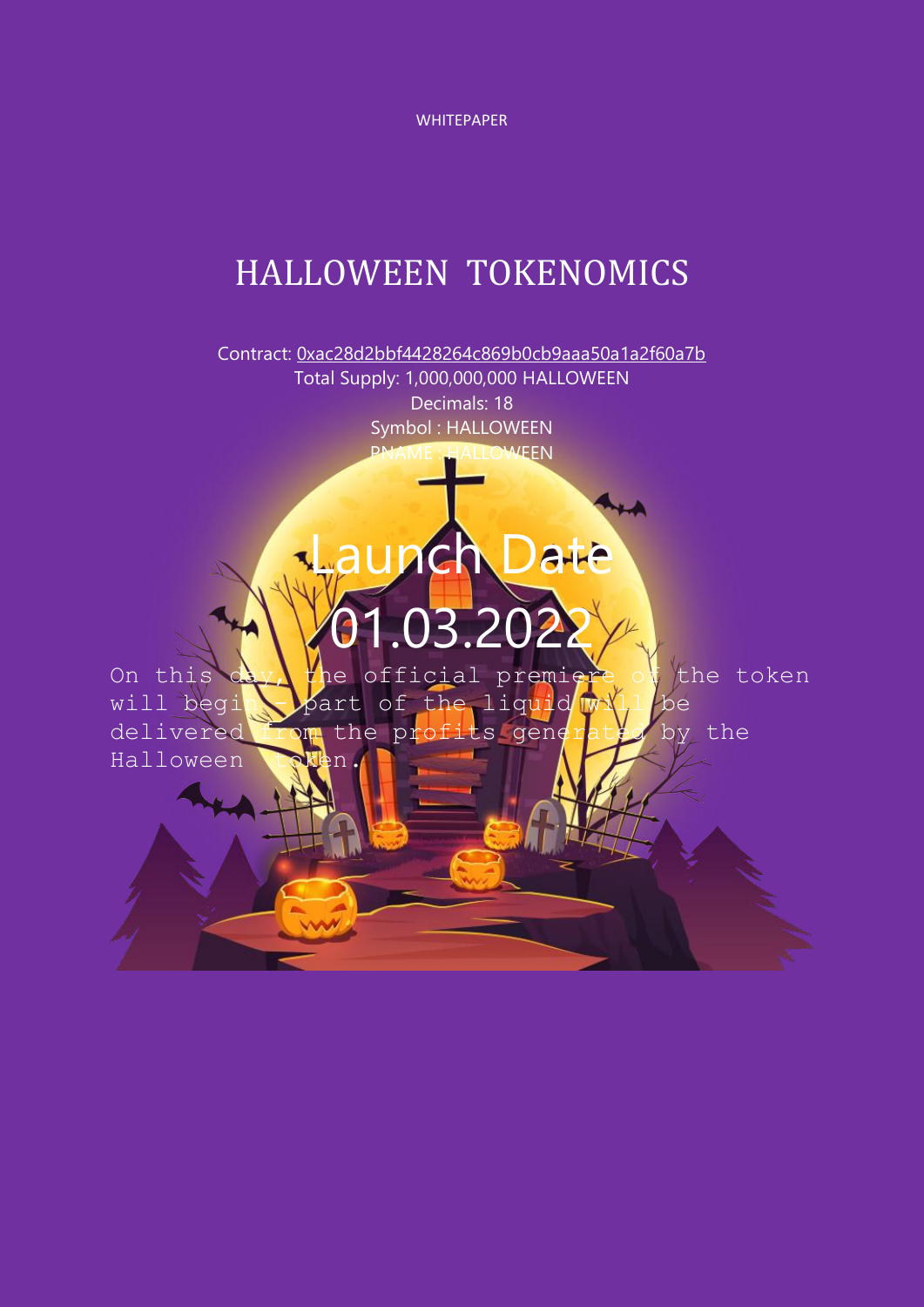## Introducing the Earn & Share

Check with us how easy and fast you can earn with Halloween in a few steps:

Purchase our Halloween Token with Airdrop or Presale Event

Generate a unique reflink by filling in the fields with the address of your BEP20 BSC wallet

Share the generated link with your friends on social media and communication channels.

From now on, you earn BNB and Halloween tokens for each referral. The contract will automatically transfer the prize to your account within 15 seconds.

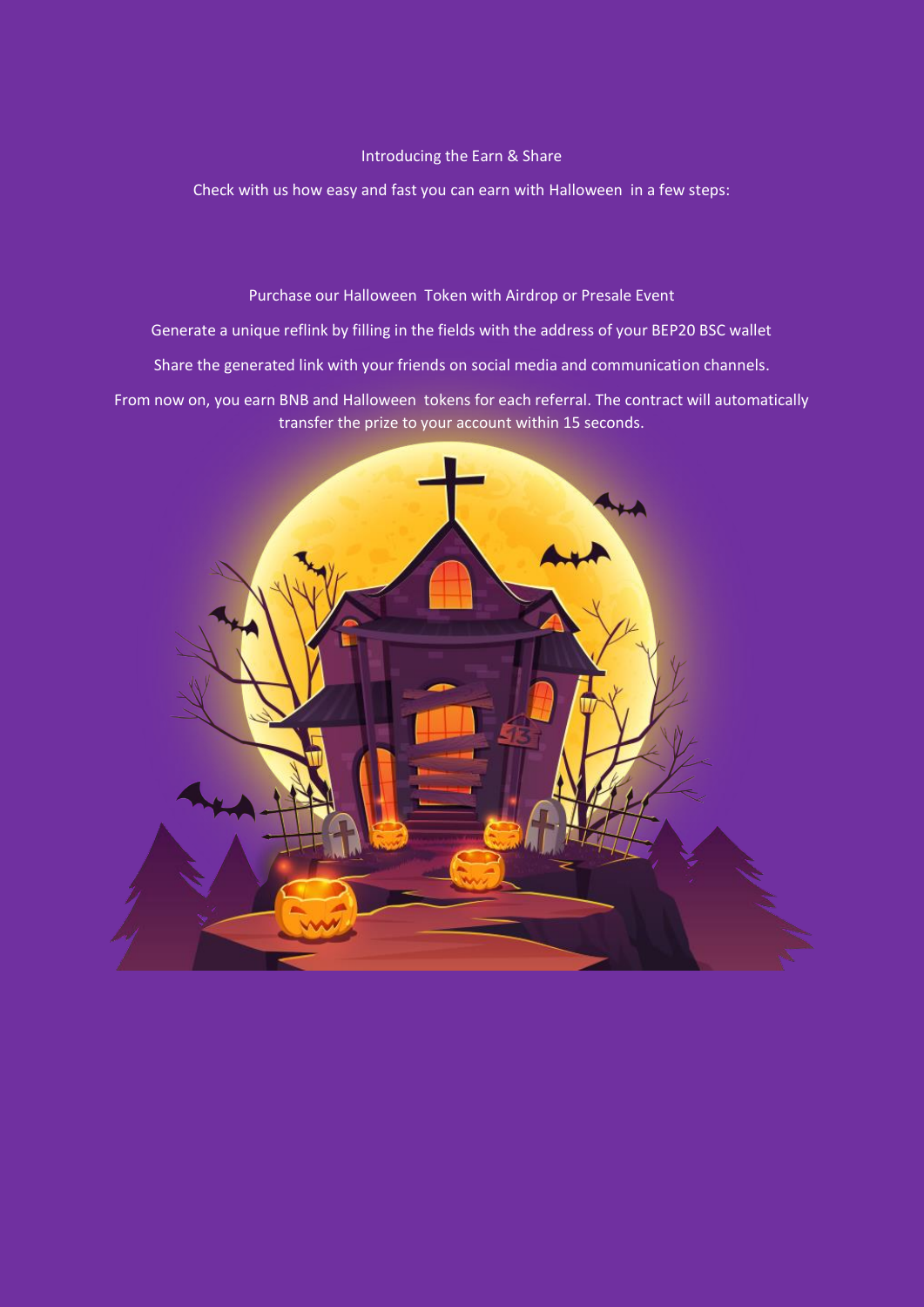## HALLOWEEN-token.site ( Halloween Token) smart contract

## (1) Smart contract interpretation

In a simple word, "smart contract" is a contract (contract) agreement performed programmatically. The main objective of the smart contract is to meet the needs of a number of common contracts

(such as payment agreements, mortgage agreements. confidentiality agreements, and even enforcement agreements). The smart contract minimizes the impact of accidents or the events by implementation of the agreement, removing third-party trust mechanism to minimize the cost of

trust between the parties, reducing fraud losses and non-conformance with the agreement, decreasing accidents, improving the efficiency of social operation and achieving other economic

## goals.

# (2) HALLOWEEN-token.site ( Halloween Token) smart contract

The user chooses the relevant conditions to generate the smart contract, such as the lease time, the payment of the deposit, the rent and the deductible, etc.. When the smart contract obtains external data, detected in line with the preparatory conditions, will take the initiative to replace the enterprise and users to respond, such as automatic delivery, automatic refund, automatic payment and so on. The whole process is recorded in the blockchain, to ensure that all states of correctness, non-tampering, and to reduce the impact of accidents.

N-token.site ( Halloween Token): Legal Disclaimer LEGAL CONSIDERATIONS, RISKS AND DISCLAIMER

YOU MAY LOSE ALL MONIES THAT YOU SPEND PURCHASING HALLOWEEN-token.site ( Halloween Token) TOKENS. IN THE

EVENT THAT YOU PURCHASE TOKENS, YOUR PURCHASE CANNOT BE REFUNDED OR EXCHANGED. THERE IS NO GUARANTEE THAT THE OF THE HALLOWEEN-token.site ( Halloween Token) TOKENS OR THE PROJECT

## DESCRIBED IN THIS WHITE PAPER WILL BE DELIVERED.

# YOU ARE WAIVING YOUR RIGHTS BY AGREEING TO THESE TERMS AND CONDITIONS AND

PARTICIPATING IN THE HALLOWEEN-token.site ( Halloween Token) TOKEN SALE. BY PARTICIPATING IN THE

HALLOWEEN-token.site ( Halloween Token) TOKEN SALE YOU ARE AGREE TO HAVE NO RECOURSE, CLAIM,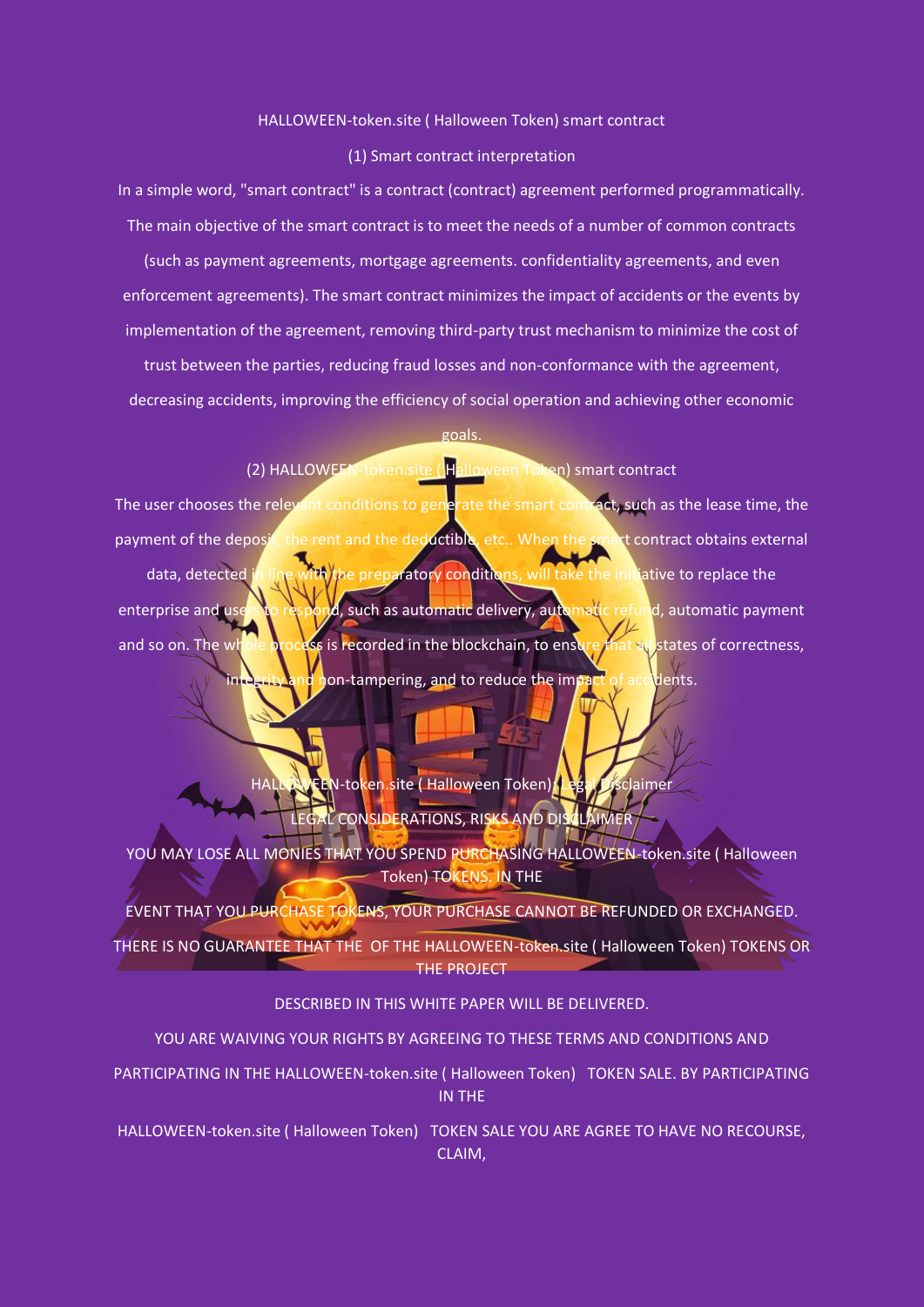ACTION, JUDGEMENT OR REMEDY AGAINST HALLOWEEN-token.site ( Halloween Token) IF THE OF THE

HALLOWEEN-token.site ( Halloween Token) TOKENS OR IF THE PROJECT DESCRIBED IN THIS WHITE PAPER IS NOT DELIVERED

OR REALISED.

IF YOU ARE UNCERTAIN AS TO ANYTHING IN THIS WHITE PAPER OR YOU ARE NOT PREPARED TO

LOSE ALL MONIES THAT YOU SPEND PURCHASING HALLOWEEN-token.site ( Halloween Token) TOKENS, WE STRONGLY URGE

YOU NOT TO PURCHASE ANY HALLOWEEN-token.site ( Halloween Token) TOKENS.

WE RECOMMEND YOU CONSULT LEGAL, FINANCIAL, TAX AND OTHER PROFESSIONAL ADVISORS OR

EXPERTS FOR FURTHER GUIDANCE BEFORE PARTICIPATING IN THE HALLOWEEN-token.site ( Halloween Token)

TOKEN SALE OUTLINED IN THIS WHITE PAPER. YOU ARE STRONGLY ADVISED TO TAKE INDEPENDENT LEGAL ADVICE IN RESPECT OF THE LEGALITY IN YOUR JURISDICTION OF YOUR PARTICIPATION IN THE

TOKEN SALE.

HALLOWEEN-token.site ( Halloween Token) TOKENS ARE NOT SHARES OR SECURITIES OF ANY TYPE. THEY DO NOT ENTITLE

YOU TO ANY OWNERSHIP OR OTHER INTEREST IN HALLOWEEN-token.site (Halloween Token). You must read the following "Legal Considerations, Risks and Disclaimer" section in full before: (i) making use of this White Paper and any and all information available on the website(s) of HALLOWEEN-token.site (Halloween Token) (the "Contract's Creator of the token") located at KEEN-token.site ( Halloween Token) (t

and (ii) participating in the Contract's Creator of the token's token sale outlined in this White Paper (the "Token <mark>Sale"</mark>, "Airdrop", "Token Presale").This

"Legal Considerations, Risks and Disclaimer" section applies to this White Paper and any and all information available on the Website. The contents of this "Legal Considerations, Risks and Disclaimer" section outlines the terms and conditions applicable to you in connection with (i) your use of this White Paper and of any and all information available on the Website; and (ii) your participation in the Token Sale, in each case in addition to any other terms and conditions that we may publish from time to time relating to this White Paper, the Website and the Token Sale (such

terms hereinafter referred to as the "Terms"). This "Legal Considerations, Risks and Disclaimer" section may be updated from time to time and will be published as part of the latest version of the White Paper which shall be available on the Website. You shall be obliged to read in full the latest available version of the White Paper available on the Website prior to participating in the Token Sale.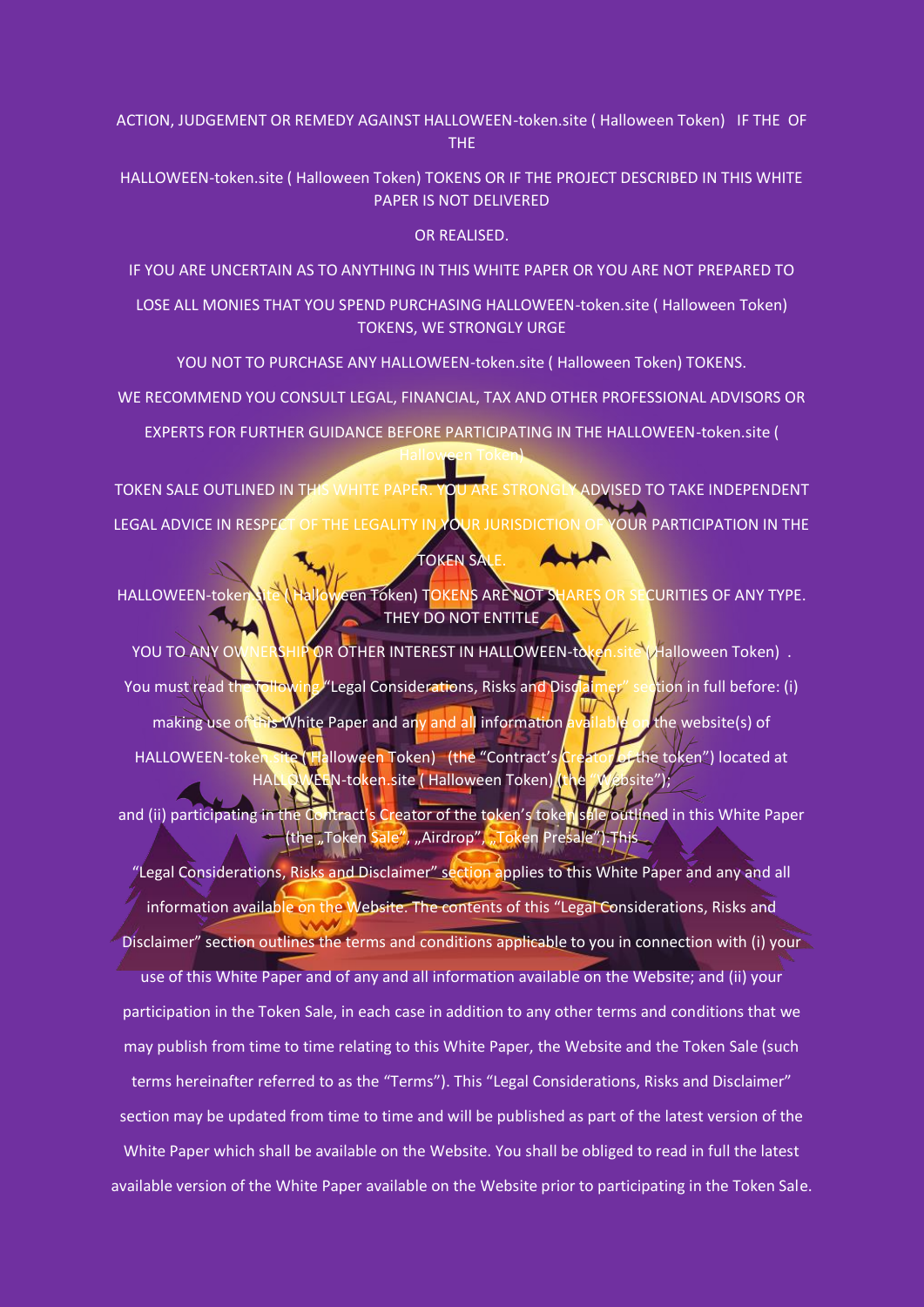The information set forth in this "Legal Considerations, Risks and Disclaimer" section may not be exhaustive and does not imply any elements of a contractual relationship. While we make every reasonable effort to ensure that all information: (i) in this White Paper; and (ii) available on the Website (all the information in the White Paper and all information available on the Website hereinafter referred to as the "Available Information") is accurate and up to date, such material in no way constitutes professional advice. Individuals intending to participate in the Token Sale should seek independent professional advice prior to acting on any of the Available Information.

# LEGAL CONSIDERATIONS

The Contract's Creator of the token has used reasonable endeavours to approach the Token Sale in a responsible and

sensible manner. Given the legal uncertain of distributed ledger technologies, businesses and activities as well as cryptocurrencies and cryptocurrency-related businesses and activities in a number of jurisdictions, the Contract's Creator of the token has spent time and resources to consider its business approach

and where it proposes to operate now and in the future. The Contract's Creator of the token has worked with Polished Law Firm in respect of law matters. The Contract's Creator of the token has NOT taken any other legal advice

in any other jurisdiction. As such, it is possible that the Contract's Creator of the token's OWEEN-token.site ( Halloween Token) t

described in this White Paper and which are the subject of the Token Sale (the "Tokens") may comprise a security in your jurisdiction or the offer for sale by the Contract's Creator of the token of the Tokens in your

jurisdiction may be a regulated or prohibited activity and in either of these cases the Contract's Creator of the token may  $\frac{1}{2}$ 

be liable for the same. The Contract's Creator of the token accepts no responsibility or liability to you in these or any other

circumstances. You are strongly advised to take independent legal advice in respect of the legality in

**Example 10 your jurisdiction of your participation in the Token Sale and purchase of Tokens.** 

The Financial Services Commission has on 12th October 2017 published a draft of the principledbased regulations which relate to the use of distributed ledger technology for storing and transmitting value belonging to others, and which regulations come into effect on 1st January 2018. The Financial Services Commission has also announced that regulations relating to public token sales

will come into effect in early 2018. The Contract's Creator of the token will use reasonable commercial endeavours to

comply with all regulations and, to the extent reasonably practicable with the regulations of such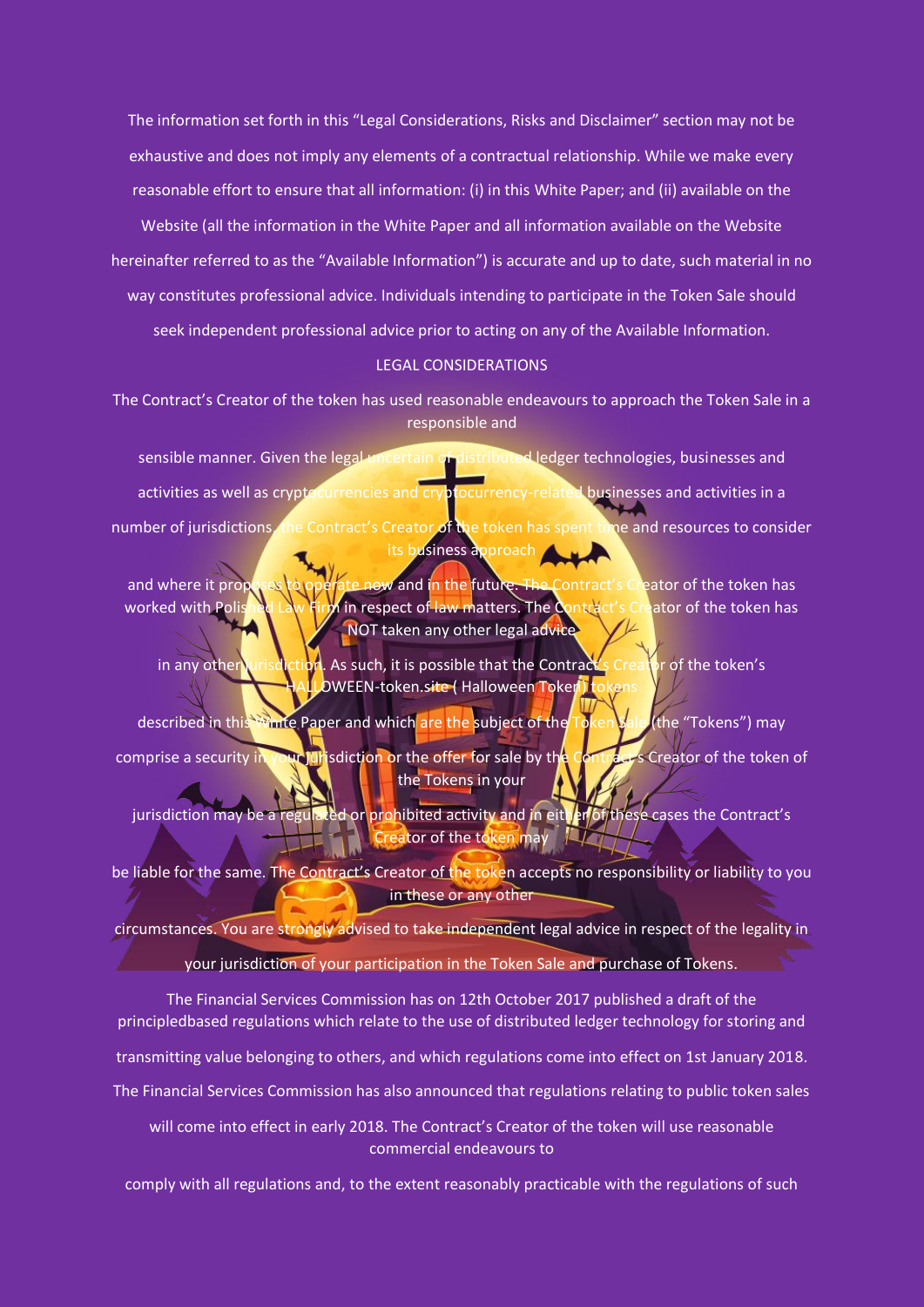other jurisdictions that it is able to. However, due to the current uncertain state of regulation relating

to distributed ledger technology and token sales across the world, the Contract's Creator of the token cannot guarantee

the legality of the Token Sale or the future other tokens to be developed as envisaged by the

Available Information or the Contract's Creator of the token's ability to develop, structure and licence any future Token

functionality in every jurisdiction but the Contract's Creator of the token will use reasonable commercial endeavours to be

responsive and compliant in the face of any regulatory inquiry.

The Tokens are not securities. In the event that you purchase Tokens,

your purchase cannot be refunded or exchanged. The Contract's Creator of the token does not recommend purchasing

Tokens for speculative investment purposes. Tokens do not entitle you to any equity, governance, voting or similar right or entitlement in the Contract's Creator of the token or in any of its affiliated companies. Tokens are

sold as digital products, similar to downloadable software, digital music and the like. The Contract's Creator of the token

does not recommend that you purchase Tokens unless you have prior experience with cryptographic tokens, blockchain-based software and distributed ledger technology and unless you have taken independent professional advice.

The Contract's Creator of the token may choose to make the Available Information in a number of different languages. In

the event of any conflict between the English version of the Available Information and any foreign language version, the English language version/will prevail.

# REGIONAL RESTRICTIONS

Citizens, nationals, residents (tax or otherwise) and/or green card holders of each of: (i) the United States of America; (ii) the People's Republic of China; (iii) South Korea; (iv) Vietnam; and (v) any other

jurisdiction which prohibits the possession, dissemination or communication of the Available Information and/or prohibits participation in the Token Sale or the purchase of Tokens or the offer for sale of the Tokens or any similar activity or product (collectively the "Restricted Jurisdictions") or any other Restricted Persons are not permitted to participate in the Token Sale. The term "Restricted Persons" refers to any firm, Contract's Creator of the token, partnership, trust, corporation, entity, government, state or

agency of a state or any other incorporated or unincorporated body or association, association or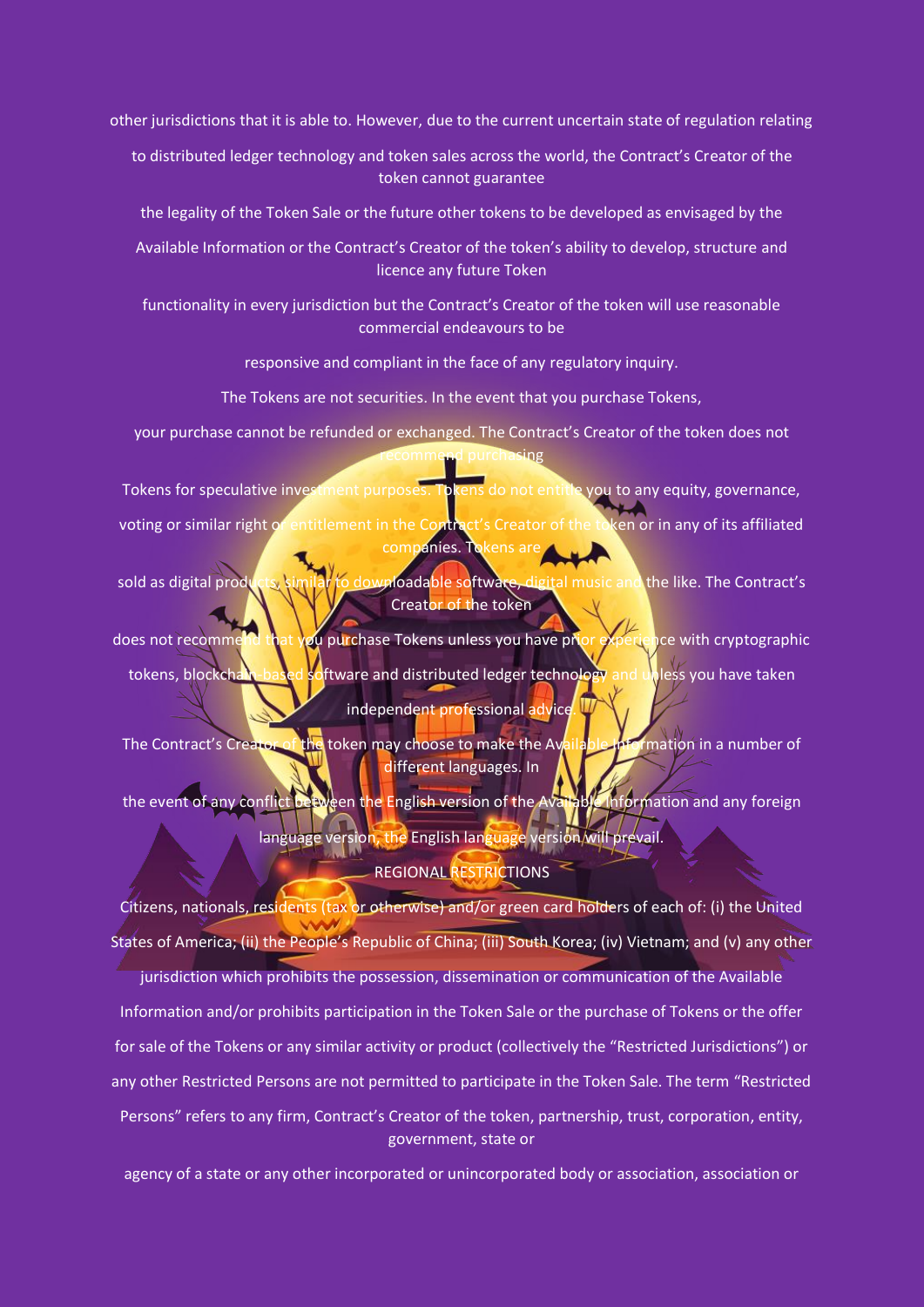partnership (whether or not having separate legal personality) that is established and/or lawfully existing under the laws of a Restricted Jurisdiction (including in the case of United States of America, under the federal laws of the United States of America or under the laws of any of its States).

The Tokens are not intended to constitute, and shall not constitute, securities in any jurisdiction. This White Paper does not constitute a prospectus or offer document of any sort and the Available Information is not intended to constitute an offer of securities or a solicitation for investment in securities in any jurisdiction. The Contract's Creator of the token does not provide any opinion or any advice to purchase,

sell, or otherwise transact with Tokens and the presentation, publication or communication of all or any part of the Available Information shall not form the basis of, or be relied upon in connection

# with, any contract or investment decision.

NO ADVICE

No part of the Available Information should be considered to be business, legal, financial or tax advice regarding the Contract's Creator of the token, the Tokens, the Token Sale or any of the matters to which al<del>kor</del>

part of the Available Information relates. You should consult your own legal, financial, tax or other professional advisor regarding the Available Information. You should be aware that you may be required to bear the financial risk of any purchase of Tokens for an indefinite period of time. LIMITATION OF LIABILITY

In no event shall the Contract's Creator of the token or any current or former employees, officers, directors, partners,

trustees, representative, agents, advisors, contractors, or volunteers of the Contract's Creator of the 147 token (hereinafter the

"Contract's Creator of the token Representatives") be responsible or accountable or liable in any way whatsoever to any

purchaser of Tokens for any loss of profits or otherwise or for any lost savings or for any incidental direct indirect special or consequential damages in each case arising out of or from or in connection with:

any failure by the Contract's Creator of the token or any of its affiliated companies to deliver or realise all or any part of

the project or the platform or the membership network or the Token features described in or

envisaged by the Available Information;

your use or inability to use at any time the services or the products or the platform or the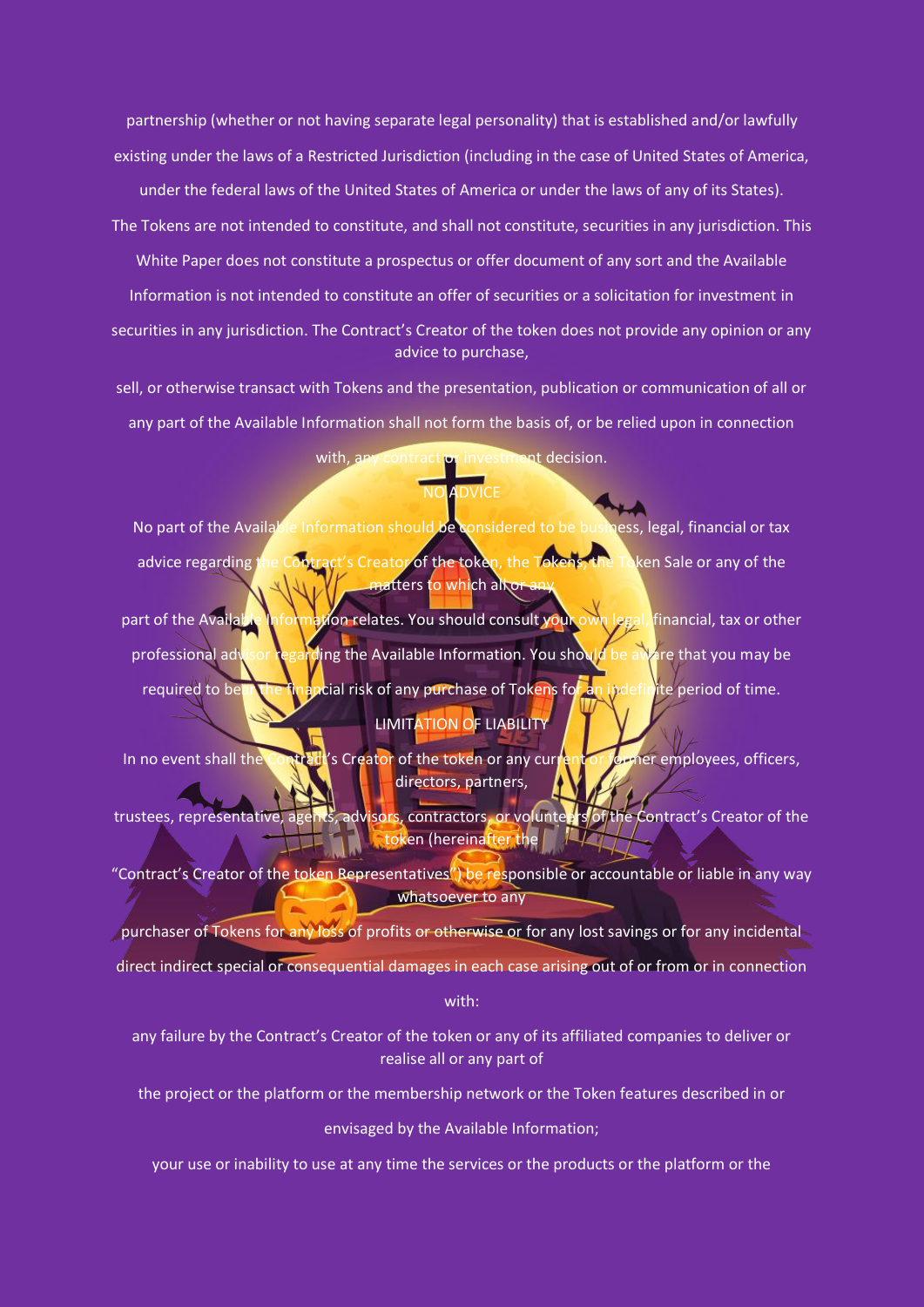membership network or Tokens offered by the Contract's Creator of the token;

the breach of any of these Terms by the Contract's Creator of the token or by the Contract's Creator of the token Representatives or by you or

by any third party;

any security risk or security breach or security threat or security attack or any theft or loss of data

including but not to hacker attacks, losses of password, losses of private keys, or anything

similar;

mistakes or errors in code, text, or images involved in the Token Sale or in any of the Available

Information; or

any information contained in or omitted from the Available Information;

any expectation promise representation or warranty arising (or purportedly arising) from the Available Information;

the volatility in pricing of Tokens in any countries and/or on any exchange or market (regulated,

gulated, primary, secondary or other

the purchase use sale resale redemption or otherwise of the Tokens; or your failure to properly secure any private key to a wallet containing Tokens,

collectively, the "Excluded Liability Matters'

The Available Information (including the Website and the White Paper) and the Tokens are provided on an "as is" basis and without any representations or warranties of any kind, either express or implied. You assume all responsibility and risk with respect to your use of the Available Information and purchasing of any amount of Tokens and their use. If applicable law does not allow all or any part of the above limitation of liability to apply to you, the limitations will apply to you only to the maximum extent permitted by applicable law.

To the maximum extent permitted by applicable law, you hereby irrevocably and unconditionally waive: (i) all and any claims (whether actual or contingent and whether as an employee, office holder, trustee, agent, principal or in any other capacity whatsoever or howsoever arising) including, without limitation, claims for or relating to the Excluded Liability Matters, any payment or repayment of monies, indemnity or otherwise that you may have against the Contract's Creator of the token or against any of the

Contract's Creator of the token Representatives; and (ii) release and discharge the Contract's Creator of the token and all of the Contract's Creator of the token

Representatives from any and all liability (of whatsoever nature or howsoever arising) it or they may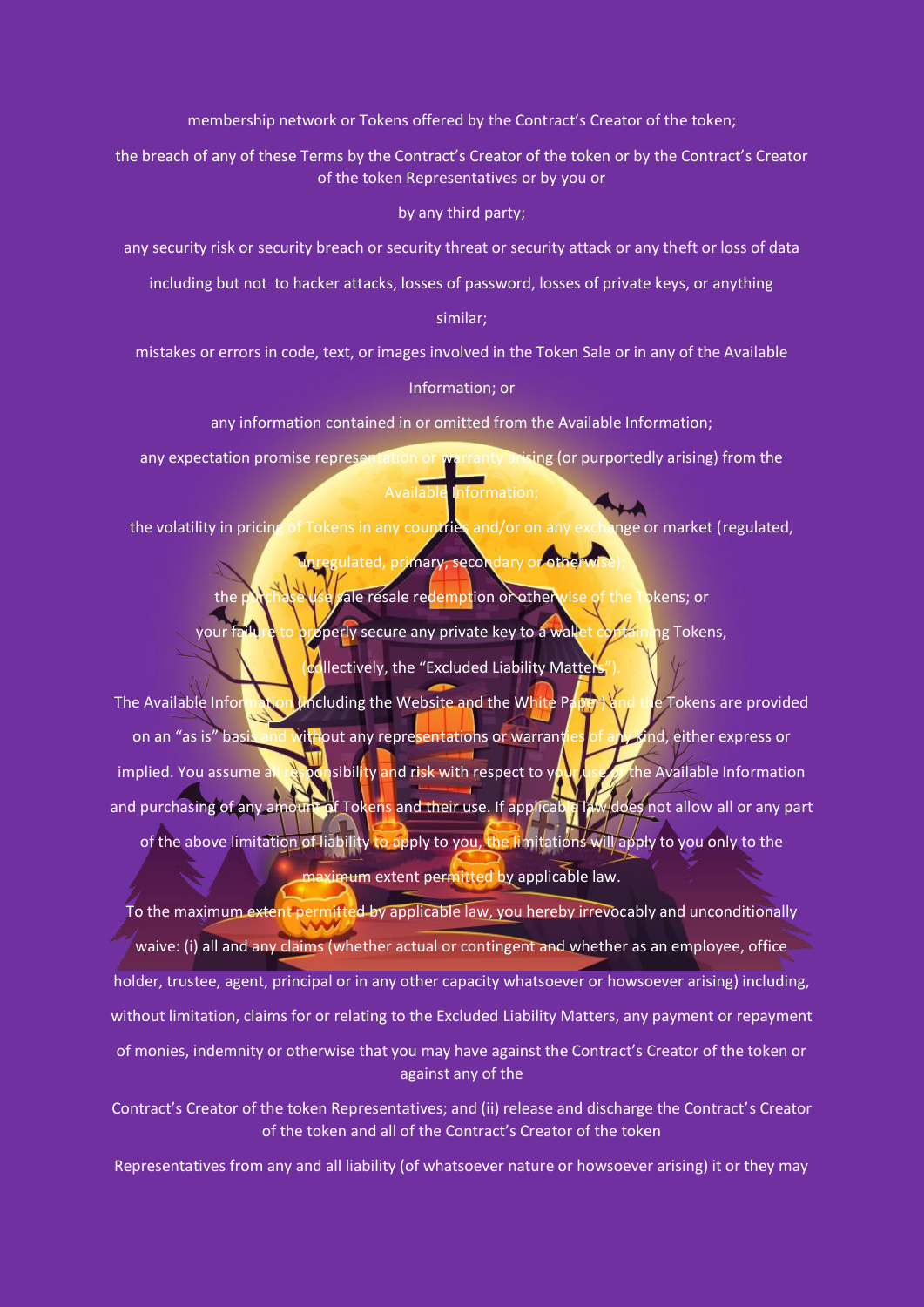have to you. If for any reason you hereafter bring or commence any action or legal proceeding in

respect of any claim purported to be released and discharged pursuant to this paragraph or these

Terms, or otherwise attempt to pursue any such claim against the Contract's Creator of the token or any Contract's Creator of the token

Representative then you hereby irrevocably and unconditionally undertake to indemnify, and keep

indemnified the Contract's Creator of the token and all Contract's Creator of the token Representatives fully on demand from and against:

all liabilities or losses suffered by the Contract's Creator of the token or any Contract's Creator of the token Representative; and

all reasonable costs, charges and reasonable expenses (including without limitation reasonable legal

costs and expenses) reasonably and properly incurred by the Contract's Creator of the token or any Contract's Creator of the token

# esentative,

in each case by reason of or in connection with the bringing or commencement of such action or

# pursuit of such claim by you.

If any provision or part-provision of this "Legal Considerations, Risks and Disclaimer" section is or becomes invalid, llegal or unenforceable, it shall be deemed modified to the minimum extent necessary to make it valid, legal and enforceable. If such modification is not possible, the relevant provision or part-provision shall be deemed deleted. Any modification to or deletion of a provision or part-provision under this "Legal Considerations, Risks and Disclaimer" section shall not affect the validity and enforceability of the rest of this "Legal Considerations, Risks and Disclaimer" section. NO REPRESENTATION & WARRANTIES

Notwithstanding any other provision of these Terms or any statement made expressly or impliedly in the Available Information, the Contract's Creator of the token does not make or purport to make, and hereby disclaims,

any representation warranty undertaking or covenant in any form whatsoever to any entity or person, including any representation warranty undertaking or covenant in relation to the truth, accuracy and completeness of any of the information set out in the Available Information.

# REPRESENTATION & WARRANTIES BY YOU

By howsoever accessing and/or accepting possession or communication of all or any part of the Available Information, you represent and warrant (and shall be deemed to represent and warrant) to

the Contract's Creator of the token on the date of such access or on the latest date on which you retain possession of all or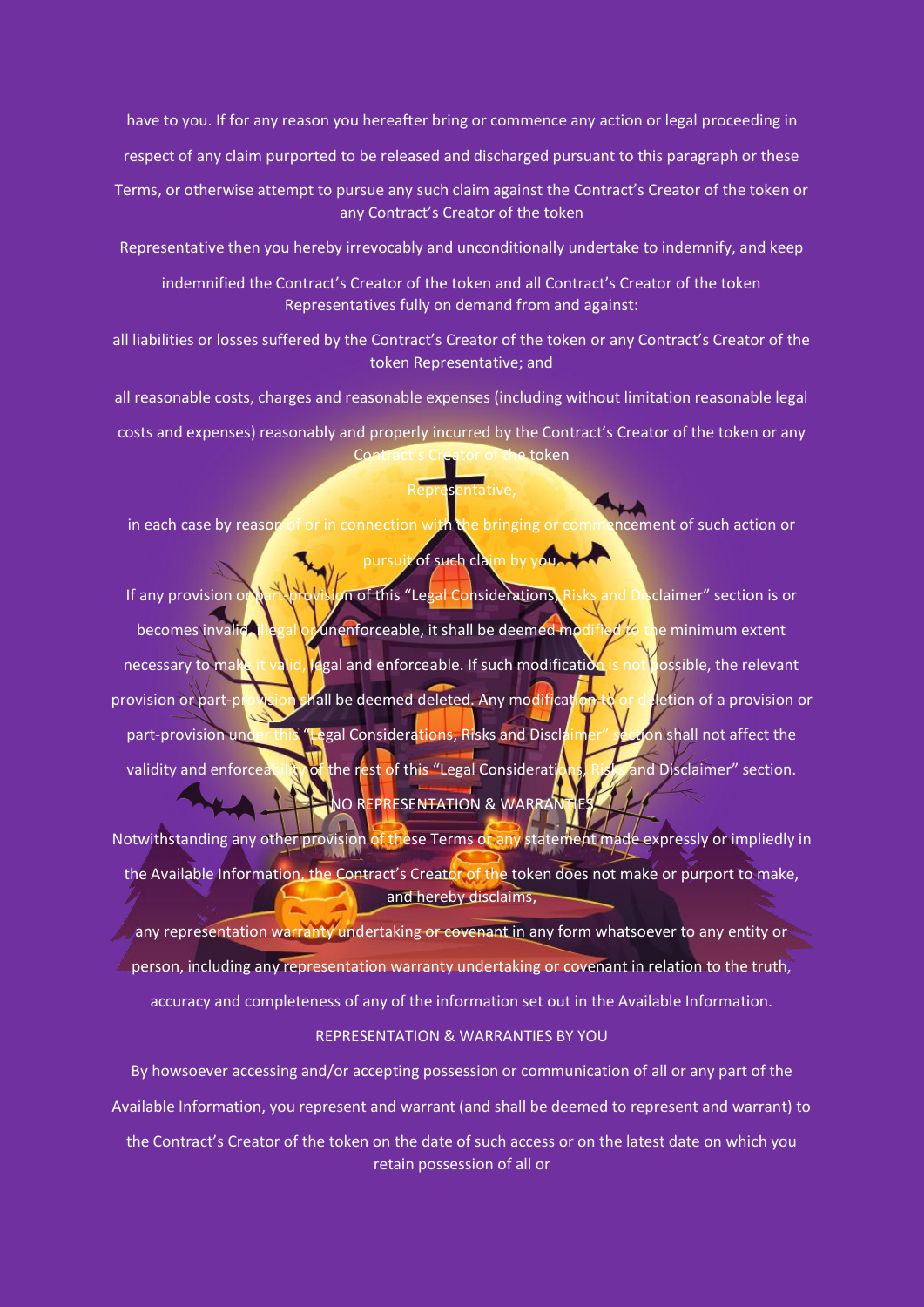#### any part of the Available Information as follows:

you are over 18 (eighteen) years of age;

you agree and acknowledge that the Tokens do not constitute shares or equities or securities or financial instruments or investments in any form in any jurisdiction;

you agree and acknowledge that the Available Information (including the White Paper and the Website) does not constitute a prospectus or offer document of any sort and is not intended to constitute an offer of securities in any jurisdiction or a solicitation for investment in securities and you are not bound to enter into any contract or binding legal commitment and no cryptocurrency or

other form of payment is to be accepted on the basis of the Available Information; you agree and acknowledge that no regulatory authority has examined or approved of the Available Information, no action has been or will be taken under the laws, regulatory requirements or rules of any jurisdiction and the publication, distribution or dissemination of all or any part of the Available Information to you does not imply that the applicable laws, regulatory requirements or rules have een complied

you agree and acknowledge that the Available Information, the undertaking and/or the completion of the Token Sale, or future trading of the Tokens on any exchange or market (regulated, unregulated, primary, secondary or otherwise), shall not be construed, interpreted or deemed by you as an indication of the merits of the Contract's Creator of the token, the Tokens, the Token Sale or the Available

## Information;

the distribution or dissemination of the Available Information any part thereof or any copy thereof, or acceptance of the same by you, is not prohibited or restricted by the applicable laws, regulations or rules in your jurisdiction, and where any restrictions in relation to possession are applicable, you have observed and complied with all such restrictions at your own expense and without liability to the Contract's Creator of the token;

you agree and acknowledge that in the case where you wish to purchase any Tokens, the Tokens are not to be construed, interpreted, classified or treated as:

any kind of currency or commodity;

debentures, stocks or shares issued by any person or entity (whether the Contract's Creator of the token or otherwise);

rights, options or derivatives in respect of such debentures, stocks or shares;

rights under a contract for differences or under any other contract the purpose or pretended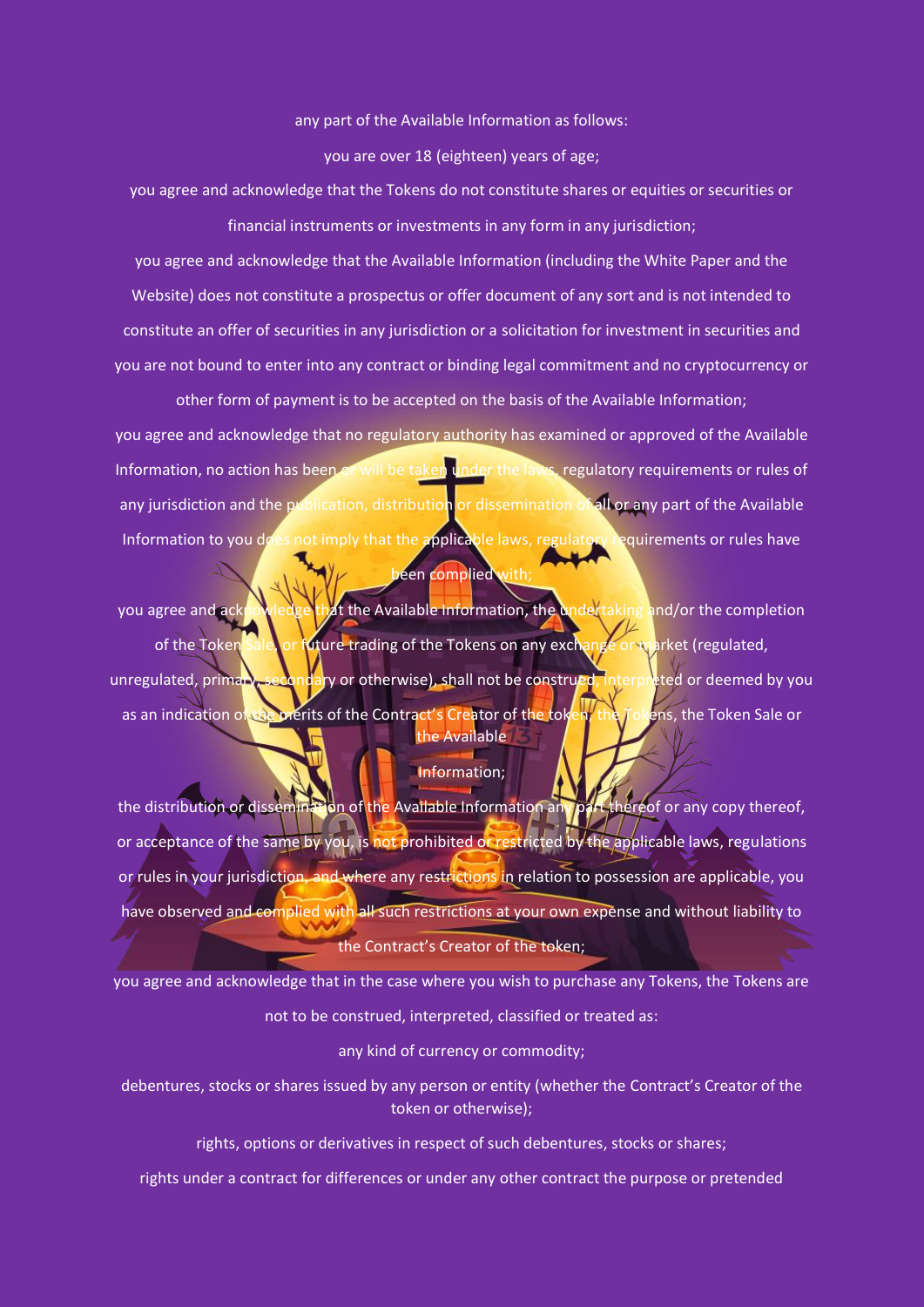purpose of which is to secure a profit or avoid a loss;

units in a collective investment scheme;

units in a business trust;

derivatives of units in a business trust;

any other security or class of securities; or

any type of investment (as such term is defined by the Financial Services (Investments and Fiduciary Services) Act 1989-47 of (as amended or re-enacted from time to time) or as such term might be construed under similar legislation in any other part of the world);

you are fully aware of and understand that you are not eligible to purchase any Tokens or access the Available Information if you are a citizen, national, resident (tax or otherwise) and/or green card holder of a Restricted Jurisdiction or if you are a Restricted Person;

you have a basic degree of understanding of the operation, functionality, usage, storage, transmission mechanisms and other material characteristics of cryptocurrencies, blockchain-based software systems, cryptocurrency wallets or other related token storage mechanisms, blockchain chnology and smart contract technology

you are fully aware and understand that in the case where you wish to purehase any Tokens, there are risks associated with: (A) the Contract's Creator of the token and its business and operations; (B) the Tokens; (C) the

Token Sale; and (D) relying or acting on all or any part of the Available Information; you agree and acknowledge that the Contract's Creator of the token is not liable for any direct indirect special incidental

consequential or other losses of any kind in tort contract or otherwise (including but not to loss of revenue income or profits or loss of use or data or loss of reputation or loss of any economic or other opportunity of whatsoever nature or howsoever arising) arising out of or in connection with any acceptance of or reliance on the Available Information or any part thereof by you; and all of the above representations and warranties are true, complete, accurate and not misleading from the time of your last access to and/or possession of (as the case may be) the Available Information.

## CAUTIONARY NOTE ON FORWARD-LOOKING STATEMENTS

All statements contained in the Available Information, statements made in any press releases or in any place accessible by the public and oral statements that may be made by the Contract's Creator of the token or the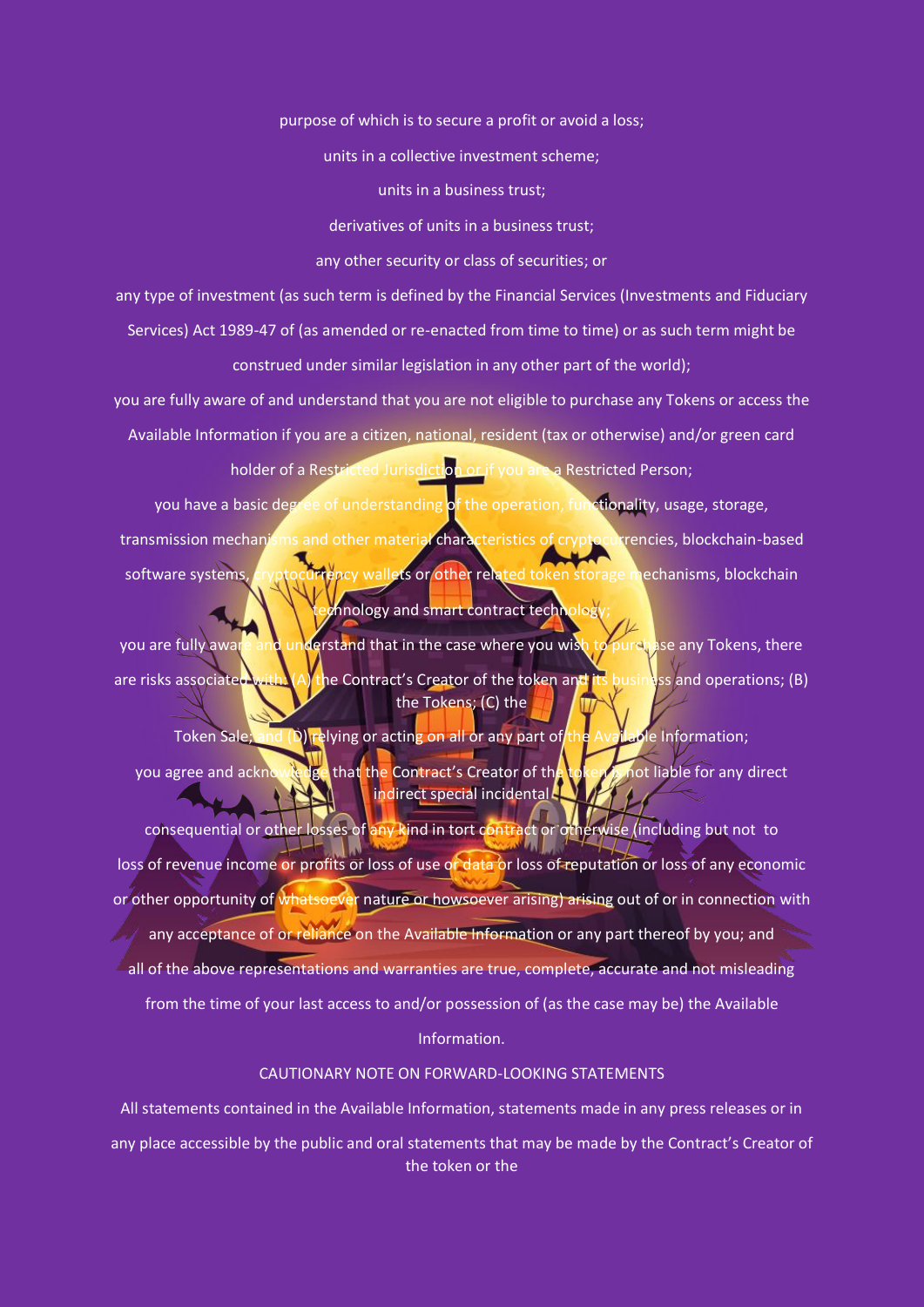# Contract's Creator of the token Representatives (as the case may be), that are not statements of historical fact, constitute

"forward looking statements". Some of these statements can be identified by forward-looking terms such as "aim", "target", "anticipate", "believe", "could", "estimate", "expect", "if", "intend", "may", "plan", "possible", "probable", "project", "should", "would", "will" or other similar terms. However, these terms are not the exclusive means of identifying forward-looking statements. All statements regarding the Contract's Creator of the token's financial position, business strategies, plans and prospects and the future

prospects of the industry which the Contract's Creator of the token is in are forward-looking statements. These forwardlooking statements, including but not to statements as to the Contract's Creator of the token's revenue profitability

and growth, expected revenue profitability and growth, prospects, future plans, other expected industry trends and other matters discussed in the Available Information regarding the Contract's Creator of the token are

matters that are not historic facts, but only estimations and predictions. The Contract's Creator of te token mak

representation or walranty on having made any predictions or estimates or expectations on the basis of any formula, any mathematical or scientific modelling or forecast, or having made any due and proper enquiries or having undertaken any independent research of studies or otherwise. These forward-looking statements involve known and unknown risks, uncertainties and other factors that may cause the actual future results, performance or achievements of the Contract's Creator of the token to be materially

different from any future results, performance or achievements expected, expressed or implied by such forward-looking statements. These factors include, amongst others:

changes in legal political social economic and stock or cryptocurrency market conditions and the regulatory environment in the countries in which the Contract's Creator of the token conducts its **WWW** Token Sale its business

## and/or its operations;

the risk that the Contract's Creator of the token may be unable or execute or implement its business strategies and future

plans;

changes in interest rates and exchange rates of fiat currencies and cryptocurrencies;

changes in the anticipated growth strategies and expected internal growth of the Contract's Creator of the token;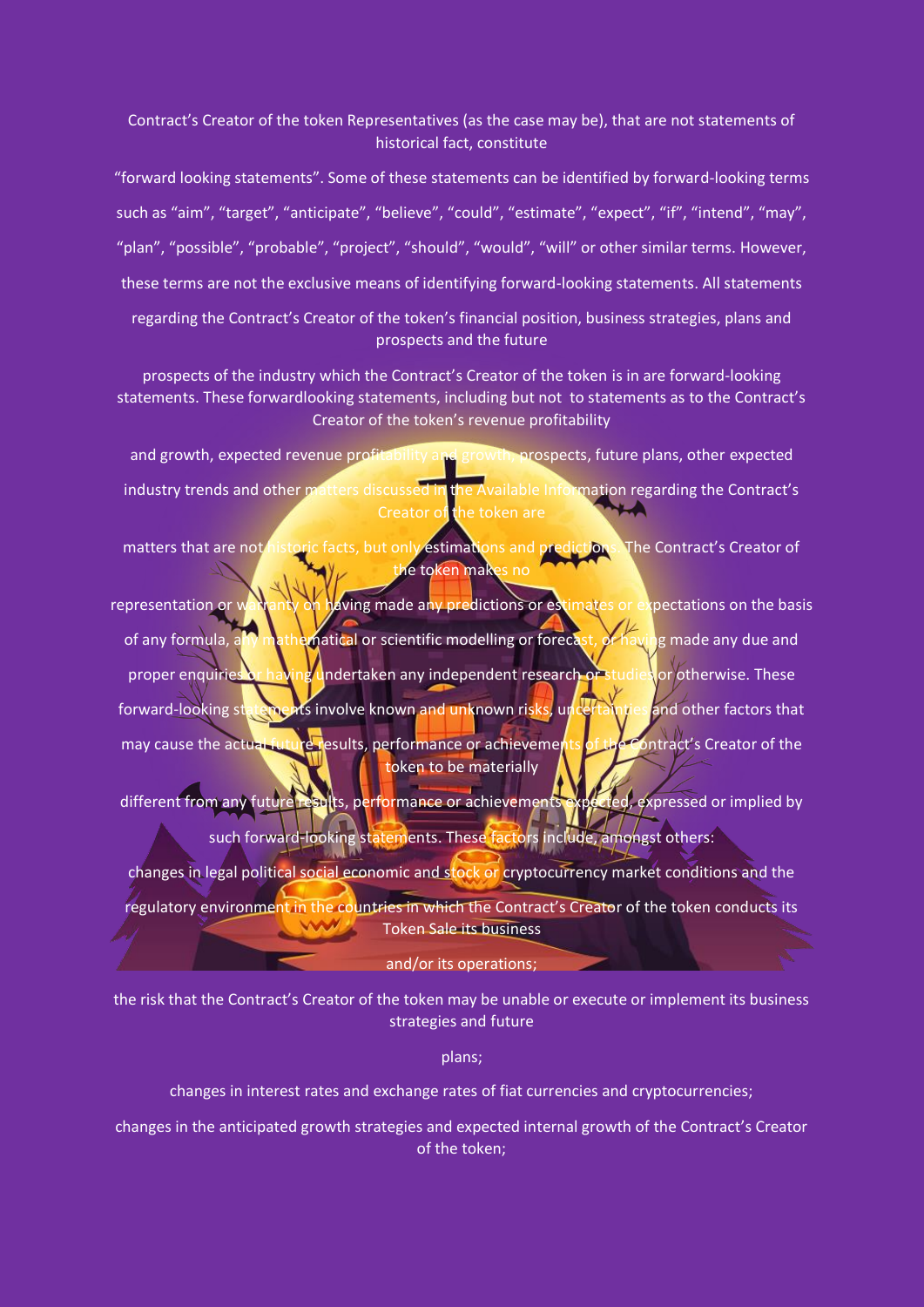changes in the availability and fees payable to the Contract's Creator of the token in connection with its business and

operations;

changes in the availability and salaries of employees who are required by the Contract's Creator of the token to operate its

business and operations;

changes in preferences of customers of the Contract's Creator of the token;

changes in competitive conditions under which the Contract's Creator of the token operates, and the ability of the

Contract's Creator of the token to compete under such conditions;

changes in the future capital needs of the Contract's Creator of the token and the availability of ancing and capital to

# fund such needs;

# war or acts of international or domestic terr

occurrences of catastrophic events, natural disasters and acts of God that affect the businesses or operations of the Contract's Creator of the token

other factors beyond the control of the Contract's Creator of the token; and

any risk and unce taintles associated with the Contract's Creator of the token and its business and operations, the Tokens,

the Token Sale and reliance on all or any part of the Available Information.

All forward-looking statements made by or attributable to the Contract's Creator of the token or ntract's Creator of the token Repre<mark>s</mark>

are expressly qualified in their entirety by such factors. Given that risks and uncertainties that may cause the actual future results, performance or achievements of the Contract's Creator of the token to be materially

different from that expected, expressed or implied by the forward-looking statements in the Available Information, undue reliance must not be placed on these statements.

These forward-looking statements are applicable only as of the later of the date of publication of the

White Paper and the latest date that the Website has been updated. Neither the Contract's Creator of the token nor the

Contract's Creator of the token Representatives nor any other person represents, warrants and/or undertakes that the

actual future results, performance or achievements of the Contract's Creator of the token will be as discussed in those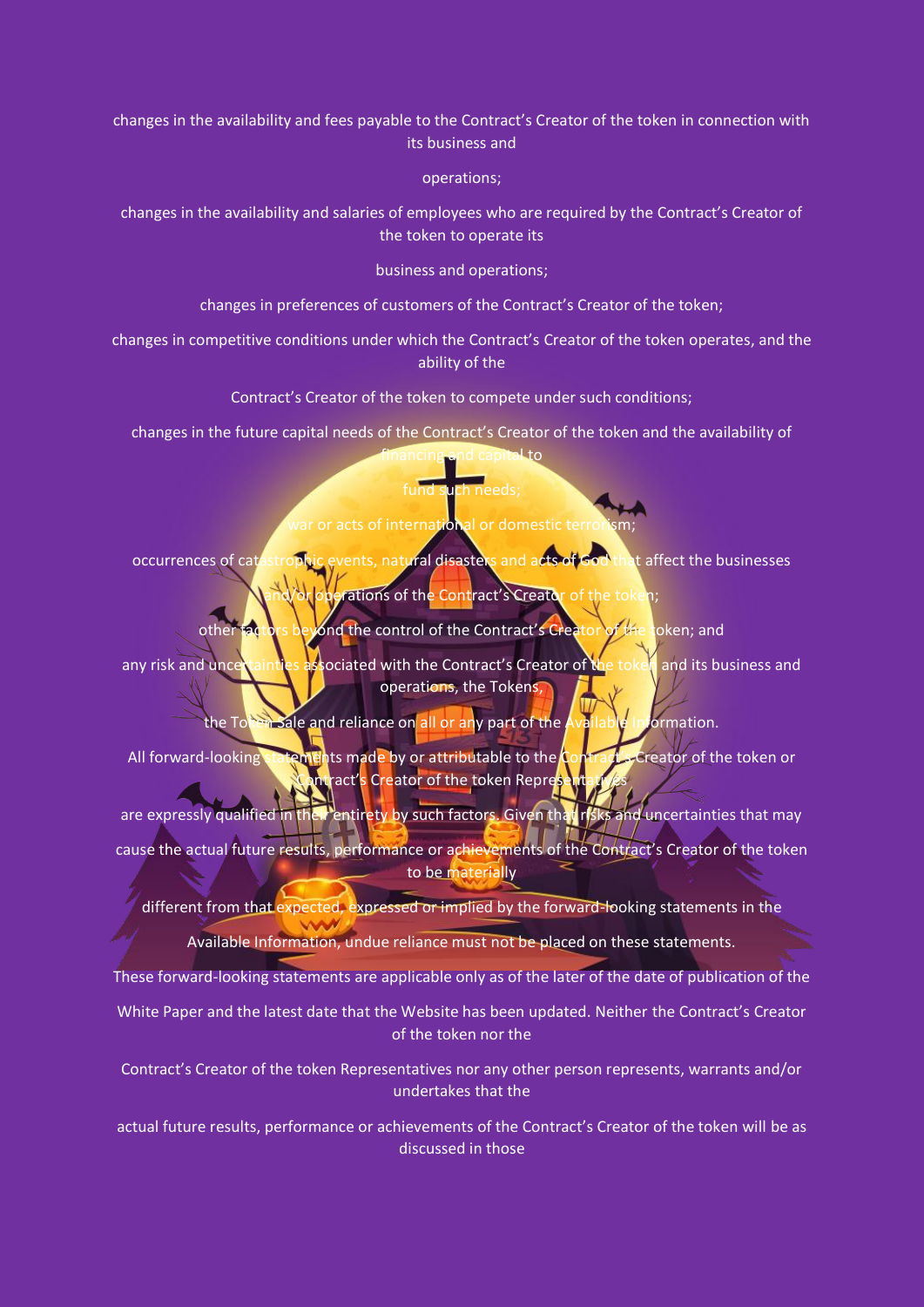forward-looking statements. The actual results, performance or achievements of the Contract's Creator of the token may

differ materially from those anticipated in these forward-looking statements.

Nothing contained in the Available Information is or may be relied upon as a promise, representation

or undertaking as to the future performance or policies of the Contract's Creator of the token. Further, the Contract's Creator of the token

disclaims any responsibility to update any of those forward-looking statements or publicly announce

any revisions to those forward-looking statements to reflect future developments, events or

circumstances, even if new information becomes available or other events occur in the future.

## RISK FACTORS

You should carefully consider and evaluate each of the following risk factors and all other information contained in these Terms before deciding to participate in the Token Sale. To the best of the Contract's Creator of the token's knowledge and belief, all risk factors which are material to you in making an informed

judgment to participate in the Token Sale have been set out below. If any of the following considerations, uncertainties or material risks develops into actual events, the business, financial position and/or results of operations of the Contract's Creator of the token and the maintenance and level of usage of the

Tokens could be materially and adversely affected. In such cases, the trading price of Tokens (in the case where they are listed on an exchange or market (regulated, *unregulated*, primary, secondary or otherwise)) could decline due to any of these considerations, uncertainties or material risks, and you may lose all of part of your Tokens or the economic value thereof.

# RISKS RELATING TO PARTICIPATION IN THE TOKEN SALE

There is no prior market for Tokens and the Token Sale may not result in an active or liquid market for the Tokens.

Prior to the Token Sale, there has been no public market for the Tokens. In the event that the Contract's Creator of the token ever decides to seek the approval for availability of the Tokens for trading on a

cryptocurrency exchange or market, there is no assurance that such approval will be obtained. Furthermore, even if such approval is granted by a cryptocurrency exchange, there is no assurance that an active or liquid trading market for the Tokens will develop, or if developed, will be sustained

after the Tokens have been made available for trading on such market.

Price DOES not be indicative of the market price of the Tokens market.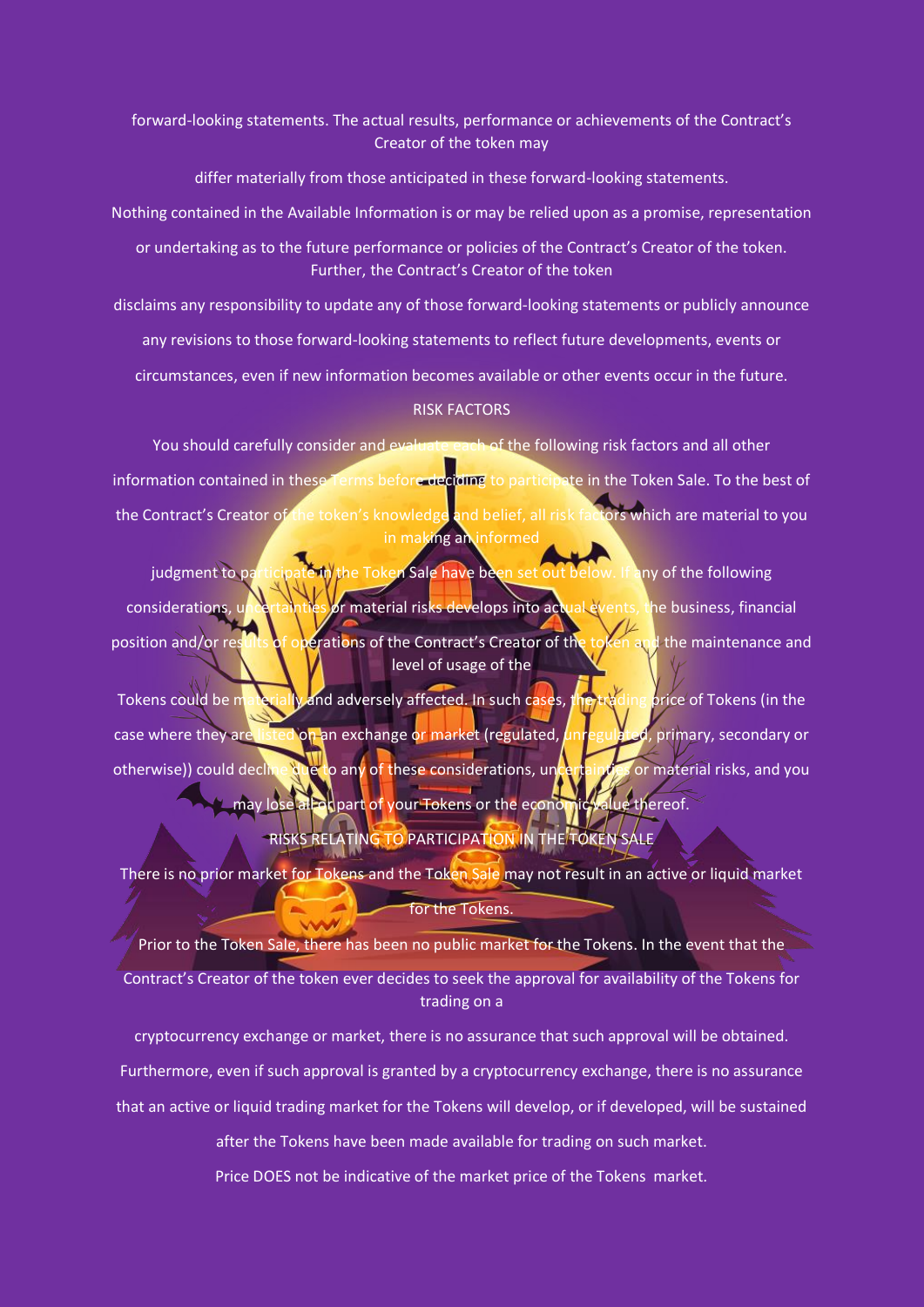A Token is not a currency issued by any central bank or national, supra-national or quasi-national

organisation, nor is it backed by any hard assets or other credit nor is it a commodity in the traditional sense of that word. The Contract's Creator of the token is not responsible for, nor does it pursue, the circulation

and trading of Tokens on any market. Trading of Tokens will merely depend on the consensus on its value between the relevant market participants. No one is obliged to purchase any Token from any holder of the Token, including the purchasers, nor does anyone guarantee the liquidity or market price of Tokens to any extent at any time. Furthermore, Tokens may not be resold to purchasers who are citizens, nationals, residents (tax or otherwise) and/or green card holders of Restricted Jurisdictions or to Restricted Persons or to purchasers in any other jurisdiction where the purchase of Tokens may be in violation of applicable laws. Accordingly, the Contract's Creator of the token

will be any demand or market for Tokens, or that the Purchase Price is indicative of the market price of Tokens after they have been made available for trading on any cryptocurrency exchange or market.

cannot ensure that there

Future sales or issuance of the Tokens could materially and adversely affect the market price of Tokens.

Any future sale or issuance of the Tokens would increase the supply of Tokens in the market and this may result in a downward price pressure on the Token. The sale or distribution of a significant number of Tokens outside of the Token Sale (including but not to the sales of Tokens undertaken after the completion of the initial crowdsale, issuance of Tokens to persons other than purchasers for purposes of community initiatives, business development, academic research, education and market expansion and issuance of Tokens as a reward to users of the Contract's Creator of the token's

or otherwise), or the perception that such further sales

or issuance may occur, could adversely affect the trading price of the Tokens.

Negative publicity may materially and adversely affect the price of the Tokens.

Negative publicity involving the Contract's Creator of the token, the Contract's Creator of the token's that is yet to be developed, the Tokens or

any of the key personnel of the Contract's Creator of the token and/or regulation of distributed ledger technologies,

cryptocurrencies and/or crowdsales of tokens in any jurisdiction, may materially and adversely affect

the market perception or market price of the Tokens, whether or not it is justified.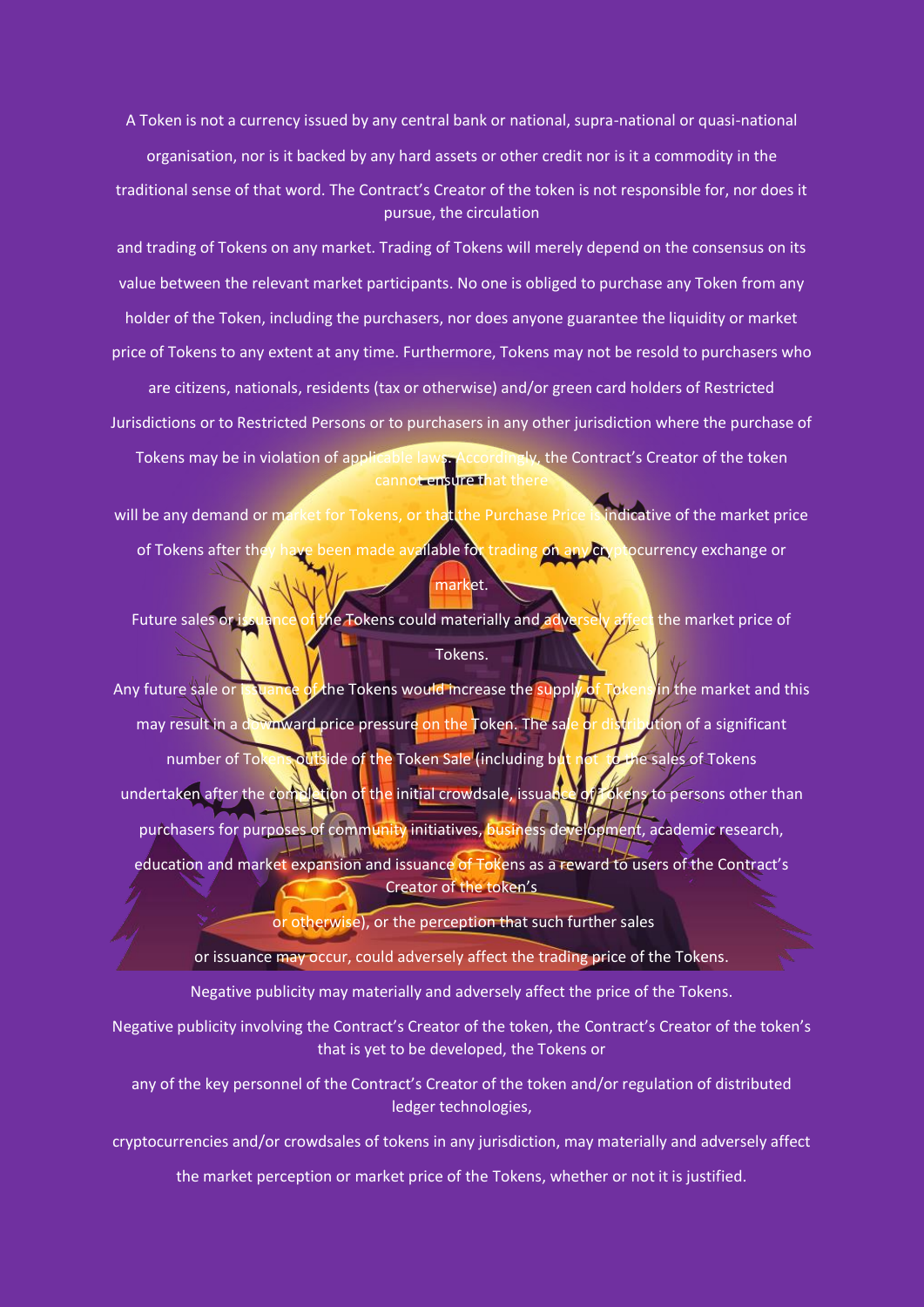The Contract's Creator of the token may not be able to pay any anticipated rewards in the future.

There is no assurance that there will be sufficient engagement in the Contract's Creator of the token's other tokens

that is yet to be developed such that you will receive any rewards anticipated to be distributed to

active users of the Contract's Creator of the token's other tokens. Further, even in the event there is substantial

engagement and interactions among the users of the Contract's Creator of yet to be

developed, there is no assurance you personally will receive any part of the rewards. This is because

the ability of the Contract's Creator of the token to pay any reward to you will depend on the future results of operations

and the future business and financial condition of the Contract's Creator of the token, and there is no assurance of the

future results of operations and the future business and financial condition of the Contract's Creator

There is no assurance of any success of the Contract's Creator of the token's Token Sale or other tokens that is

ped as envisaged by the Available Informat

The value of, and demand for, the Tokens hinges heavily on the performance of the Contract's Creator of the token's

 $\epsilon$  Sale and and the continuous active  $\epsilon$ 

of its users and success of its contemplated business lines. There is no assurance that the Contract's Creator of the token's

**T** Sale will be successful or that its will

continue to gain traction. While the Contract's Creator of the token has made every effort to provide **a realistic estimate, and the realistic estimate,** 

there is also no assurance that the cryptocurrencies raised in the Token Sale will be sufficient for the development of the Contract's Creator of the token's other tokens. For the foregoing or any other reason, the

development of the Contract's Creator of the token's other tokens and launch of the anticipated Token functionality

may not be completed and there is no assurance that it will be launched at all. As such, distributed

Tokens may hold little or no worth or value and this would impact any trading price and/or use of the

Tokens.

The trading price of the Tokens may fluctuate following the Token Sale.

The prices of cryptographic tokens in general tend to be relatively volatile, and can fluctuate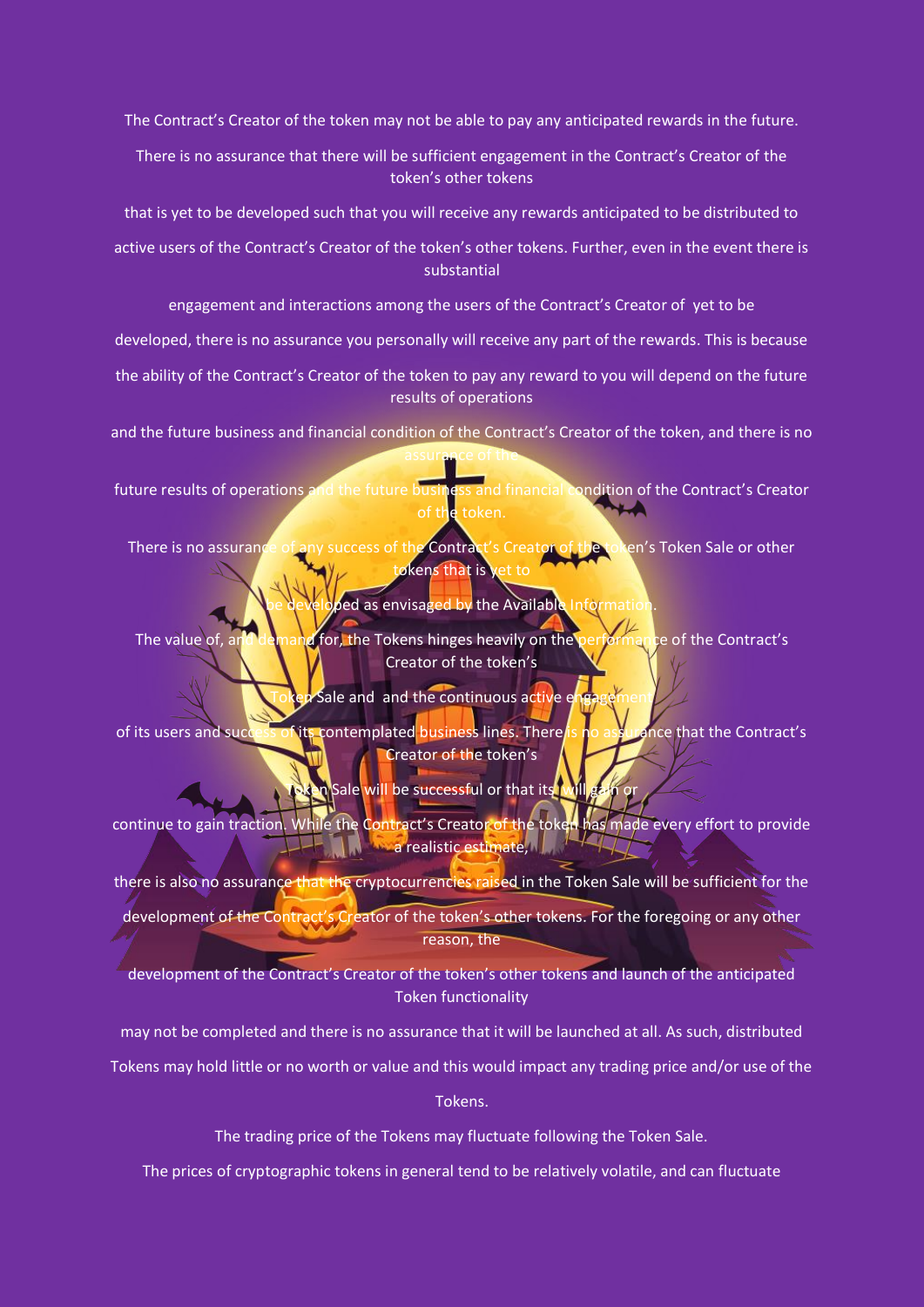significantly over short periods of time. The demand for, and the corresponding market price of, the

Tokens may fluctuate significantly and rapidly in response to, among others, the following factors,

some of which are beyond the control of the Contract's Creator of the token:

#### new technical innovations;

analysts' speculations, recommendations, perceptions or estimates of the Token's market price or

the Contract's Creator of the token's financial and business performance;

changes in market valuations and token prices of entities with businesses similar to that of the

Contract's Creator of the token that may be listed on the same cryptocurrency exchanges or markets as the Tokens;

announcements by the Contract's Creator of the token of significant events, for example partnerships, sponsorships or

# new product development

fluctuations in market prices and trading volume of cryptocurrencies on cryptocurrency exchanges or

# markets

additions or departures of key personnel of the Contract's Creator of the token;

success or failure of the Contract's Creator of the token's management in implementing business and growth strategies;

# and/or

changes in conditions affecting the blockchain or financial technology industry, the general economic cons or market sentiments, or other ey

The funds raised in the Token Sale are exposed to risks of theft.

The Contract's Creator of the token will make every effort to ensure that the funds received from the **Token Sale will be | | LLT** 

securely held in an escrow wallet, which is a multi-signature address with access thereto by private keys held by reputable and trusted parties. Further, the Contract's Creator of the token may make every effort to ensure

that the funds received by it from Token Sale will be securely held through the implementation of security measures. Notwithstanding such security measures, there is no assurance that there will be no theft of the cryptocurrencies as a result of hacks, sophisticated cyber-attacks, distributed denials of service or errors, vulnerabilities or defects on the Token Sale website, in the smart contract(s) on

which the escrow wallet and the Token Sale relies, on the Ethereum blockchain or any other blockchain, or otherwise. Such events may include, for example, flaws in programming or source code leading to exploitation or abuse thereof. In such event, even if the Token Sale is completed, the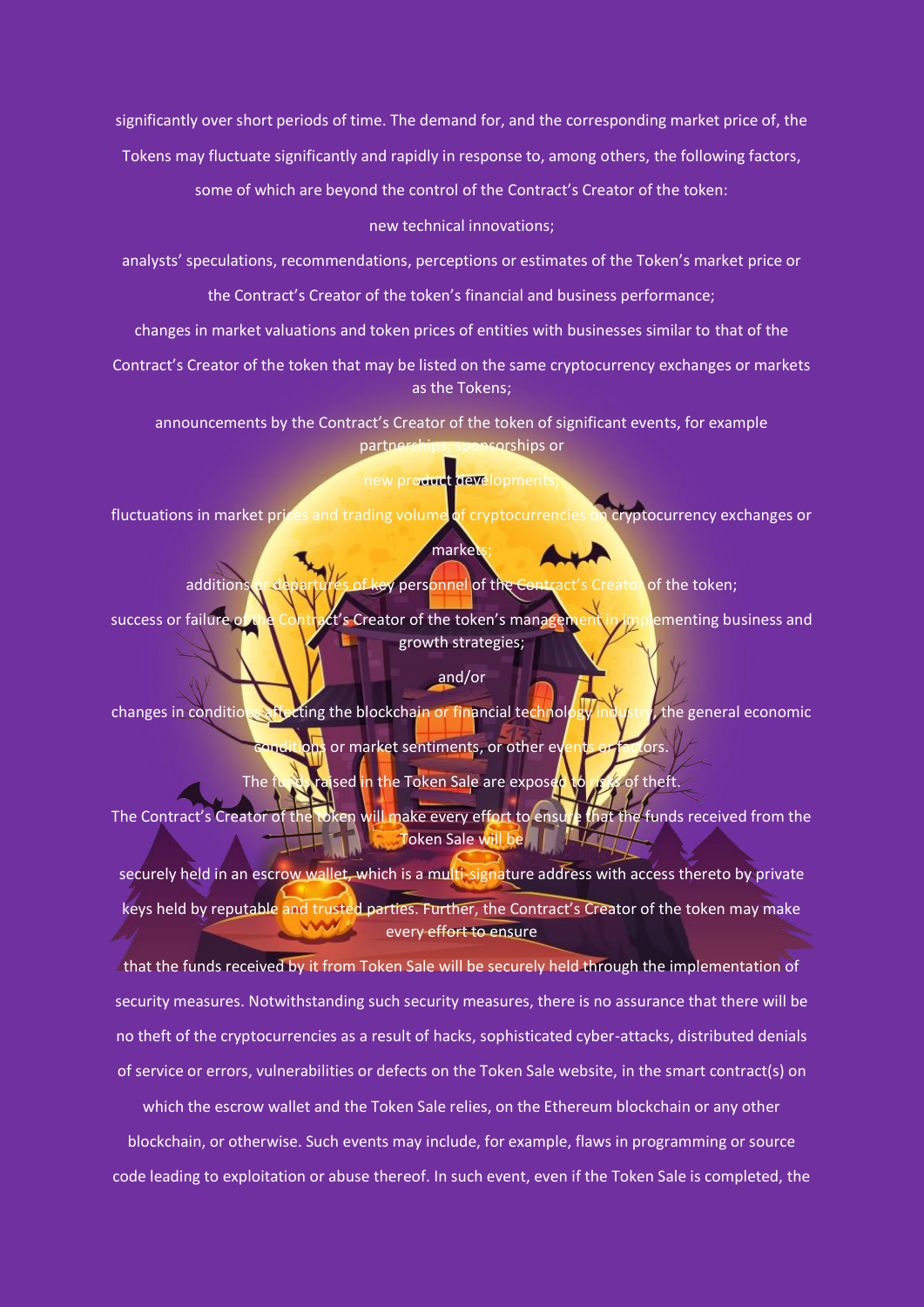Contract's Creator of the token may not be able to receive the cryptocurrencies raised and the Contract's Creator of the token may not be able

to use such funds for the development of the Contract's Creator of the token's other tokens. In such case, the launch

of the Contract's Creator of the token's other tokens might be temporarily or permanently curtailed. As such,

distributed Tokens may hold little worth or value and this would impact their trading price.

## RISKS RELATING TO THE ESCROW WALLET

The private keys to the escrow wallet may be compromised and the cryptocurrencies may not be able to be disbursed. The escrow wallet is designed to be secure. Each of the holders of the three (3) private keys to the escrow wallet will use all reasonable efforts to safeguard their respective keys, but in the unlikely event that any two (2) of the three (3) keys to the escrow wallet are, for any reason whatsoever, lost, destroyed or otherwise compromised, the funds held by the escrow wallet may not be able to be retrieved and disbursed, and may be permanently unrecoverable. In such event, even if the Token Sale is successful, the Contract's Creator of the token will not be able to receive the funds raised

and the Contract's Creator of the token will not be able to use such funds for the development of the Contract's Creator of the token's busine

platform. As such, distributed Tokens may hold little worth or value and this would impact their trading price.

# RISKS RELATING TO THE CONTRACT'S CREATOR OF THE TOKEN

The Contract's Creator of the token may be materially and adversely a fected if it fails to effectively manage its operations

as its business develops and evolves, which would have a direct impact on its ability to develop, maintain or operate the Contract's Creator of the token's other tokens and/or develop, structure and/or licence any

# Token functionality.

ww

The financial technology and cryptocurrency industries in which the Contract's Creator of the token competes have grown

rapidly over the past few years and continue to evolve in response to new technological advances,

changing business models, shifting regulations and other factors. As a result of this constantly

changing environment, the Contract's Creator of the token may face operational difficulties in adjusting to the changes,

and the sustainability of the Token will depend on its ability to manage its operations, ensure that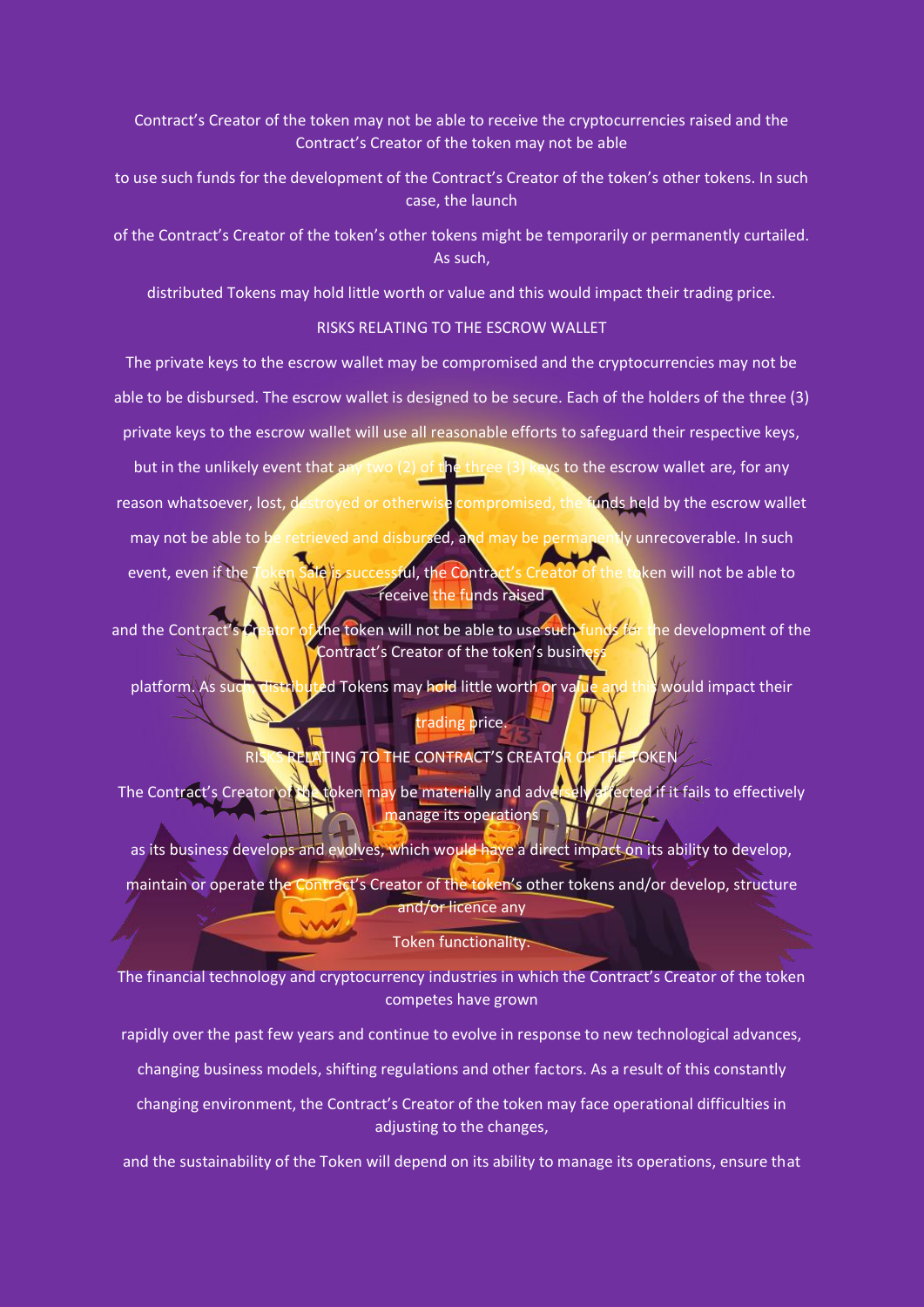it hires qualified and competent employees, and provides proper training for its personnel. As its

business evolves, the Contract's Creator of the token must also expand and adapt its operational infrastructure. The

Contract's Creator of the token's business will in part rely on its blockchain-based software systems, cryptocurrency

wallets or other related token storage mechanisms, blockchain technology and smart contract technology. All of these systems, tools, and skillsets represent complex, costly, and rapidly changing technical infrastructure. In order to demonstrate continued ability to effectively manage technical

support infrastructure for the Contract's Creator of the token's and the

future functionality of the Tokens, the Contract's Creator of the token will need to continue to upgrade and improve its

data systems and other operational systems, procedures, and controls. These upgrades and improvements will require a dedication of resources and are likely to be complex and increasingly rely on hosted computer services from third parties that the Contract's Creator of the token does not or will not control. If

the Contract's Creator of the token is unable to adapt its systems and organisation in a timely, efficient, and cost-effective

manner to accommodate changing circumstances, its business, financial condition and/or results of operations may be adversely affected. If the third parties whom the Contract's Creator of the token relies on are subject to

a security breach or otherwise suffer disruptions that impact the services the Contract's Creator of the token uses, the

integrity and availability of its internal information could be compromised, which may consequently cause the loss of confidential or proprietary information and/or economic loss. The loss of financial, labour or other resources, and any other adverse effect on the Contract's Creator of the token's business, financial

condition and/or operations, would have a direct adverse effect on the Contract's Creator of the token's ability to develop

maintain or operate, structure and/or license

the anticipated Token functionality. Any adverse effects affecting the Contract's Creator of the token business or

technology are likely to also adversely impact the , liquidity, and trading price of the Tokens.

The Contract's Creator of the token may experience system failures, unplanned interruptions in its network or services,

hardware or software defects, security breaches or other causes that could adversely affect the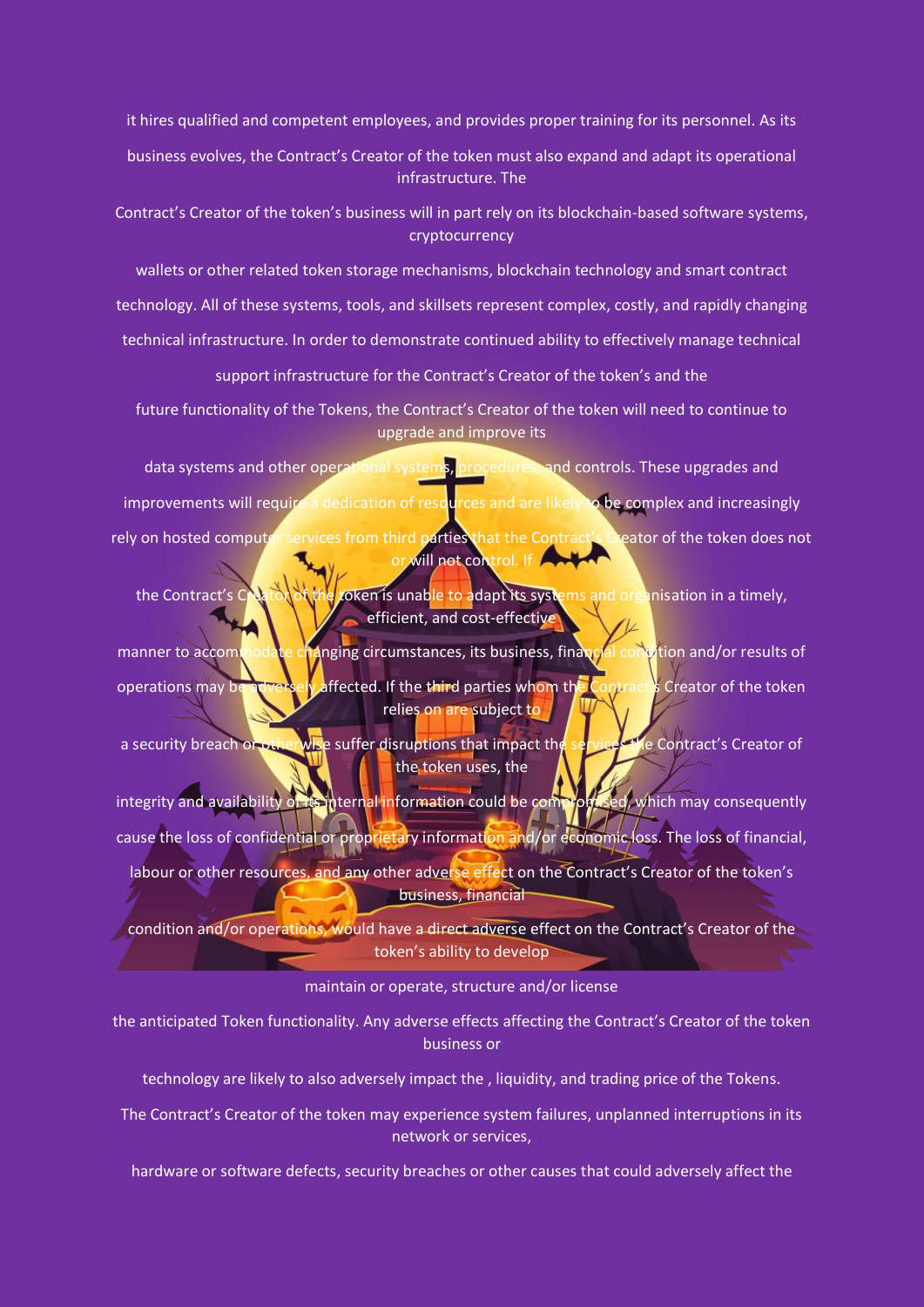Contract's Creator of the token's infrastructure network, and/or the Contract's Creator of the token's

The Contract's Creator of the token is not able to anticipate when there would be occurrences of hacks, cyber-attacks,

distributed denials of service or errors, vulnerabilities or defects in:

in the smart contracts on which the Contract's Creator of the token or the Contract's Creator of the token's business

platform relies, or on the Ethereum or any other blockchain. Such events may include, for example,

flaws in programming or source code leading to exploitation or abuse thereof. The Contract's Creator of the token may not

be able to detect such hacks, cyber-attacks, distributed denials of service errors vulnerabilities or

defects in a timely manner, and may not have sufficient resources to efficiently cope with multiple service incidents happening simultaneously or in rapid succession.

The Contract's Creator of the token's network or services, which would Token value yet to be developed and, if successfully structured, developed, licensed and launched, the Token functionality, could be disrupted by numerous events, including natural disasters, equipment

breakdown, network connectivity downtime, power losses, or even intentional disruptions of its

services, such as disruptions caused by software viruses or attacks by unauthorized users, some of which are beyond the Contract's Creator of the token's control. There can be no assurance that cyber-attacks, such as

distributed denials of service, will not be attempted in the future or that the Contract's Creator of the token's security

measures will be effective. The Contract's Creator of the token may be prone to attacks on its infrastructure intended to  $\mathbb{Z}$ 

steal information about its technology, financial data or user information or take other actions that

would be damaging to the Contract's Creator of the token and/or holders of the Tokens. Any **WWW.** significant breach of the

Contract's Creator of the token's security measures or other disruptions resulting in a compromise of the usability,

stability, and security of the Contract's Creator of the token's may adversely

affect the , liquidity and/or trading price of the Tokens.

The Contract's Creator of the token may in the future be dependent in part on the location and data centre facilities of

third parties.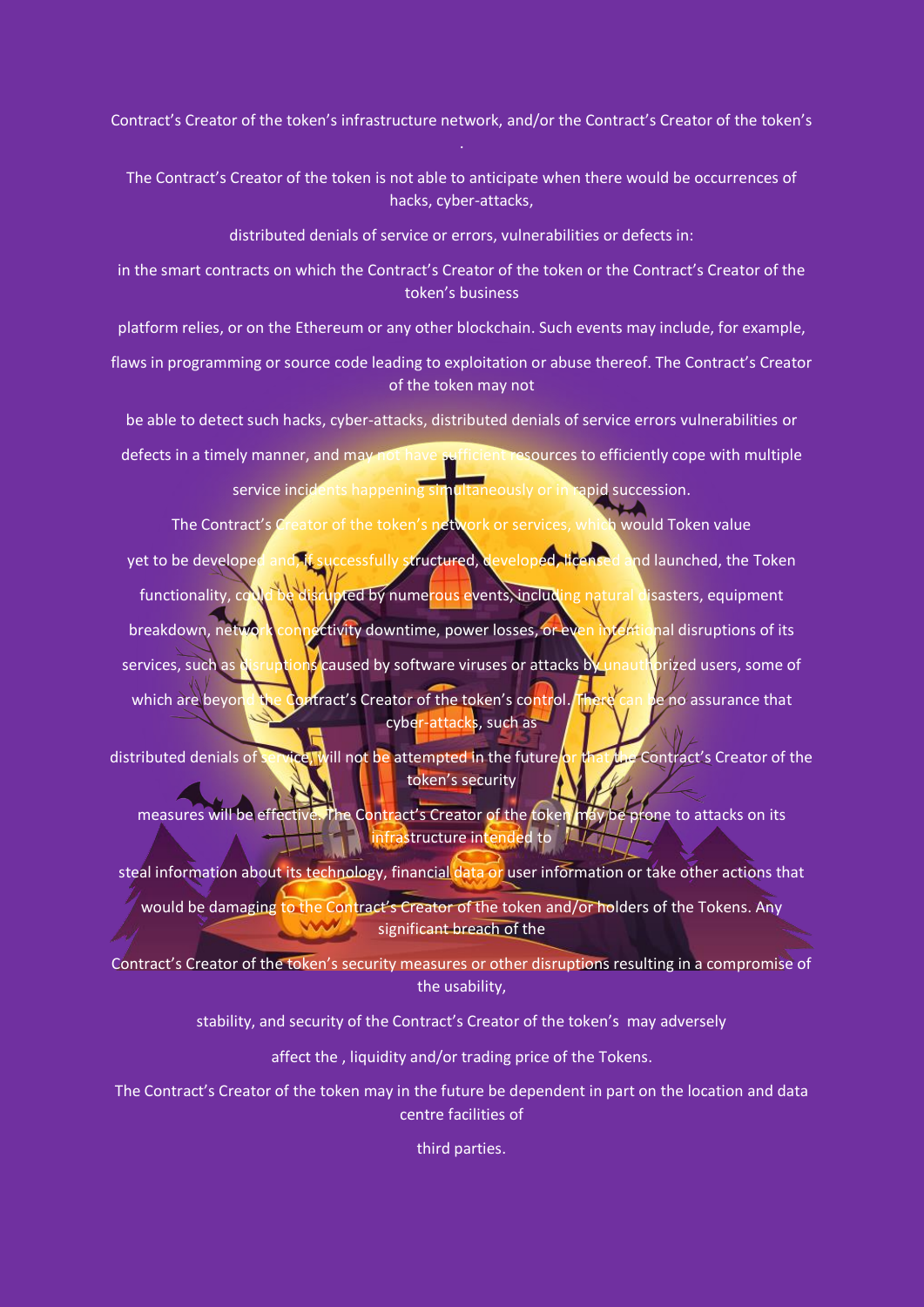The Contract's Creator of the token's future infrastructure network may be established in whole or in part through servers

which it owns and/or houses at the location facilities of third parties, and/or servers that it rents at

data centre facilities of third parties. If the Contract's Creator of the token is unable to renew its data facility leases on

commercially reasonable terms or at all, the Contract's Creator of the token may be required to transfer its servers to a

new data centre facility, and may incur significant costs and possible service interruption in

connection with the relocation. These facilities are also vulnerable to damage or interruption from,

among others, natural disasters, arson, terrorist attacks, power losses, and telecommunication

## failures.

Additionally, the third-party providers of such facilities may suffer a breach of security as a result of third-party action, employee error, malfeasance or otherwise, and a third party may obtain unauthorised access to the data in such servers. The Contract's Creator of the token and the providers of such facilities

may be unable to anticipate these techniques or to implement adequate preventive measures. General global market and economic conditions may have an adverse impact on the Contract's Creator of the token's

erformance, results of operations and/or

The Contract's Creator of the token could continue to be affected by general global economic and market conditions.

Challenging economic conditions worldwide have from time to time, contributed, and may continue to contribute, to slowdowns in the information technology industry at large. Weakness in the economy could have a negative effect on the Contract's Creator of the token's business, operations and financial

condition, including decreases in revenue and operating cash flows, and inability to attract future equity and/or debt financing on commercially reasonable terms. Additionally, in a down-cycle economic environment, the Contract's Creator of the token may experience the negative effects of a slowdown in trading

and usage of the Contract's Creator of the token's and may delay or cancel

the development, structuring, licensing and/or launch of the anticipated Token functionality.

Suppliers on which the Contract's Creator of the token relies for servers, bandwidth, location and other services could also

be negatively impacted by economic conditions that, in turn, could have a negative impact on the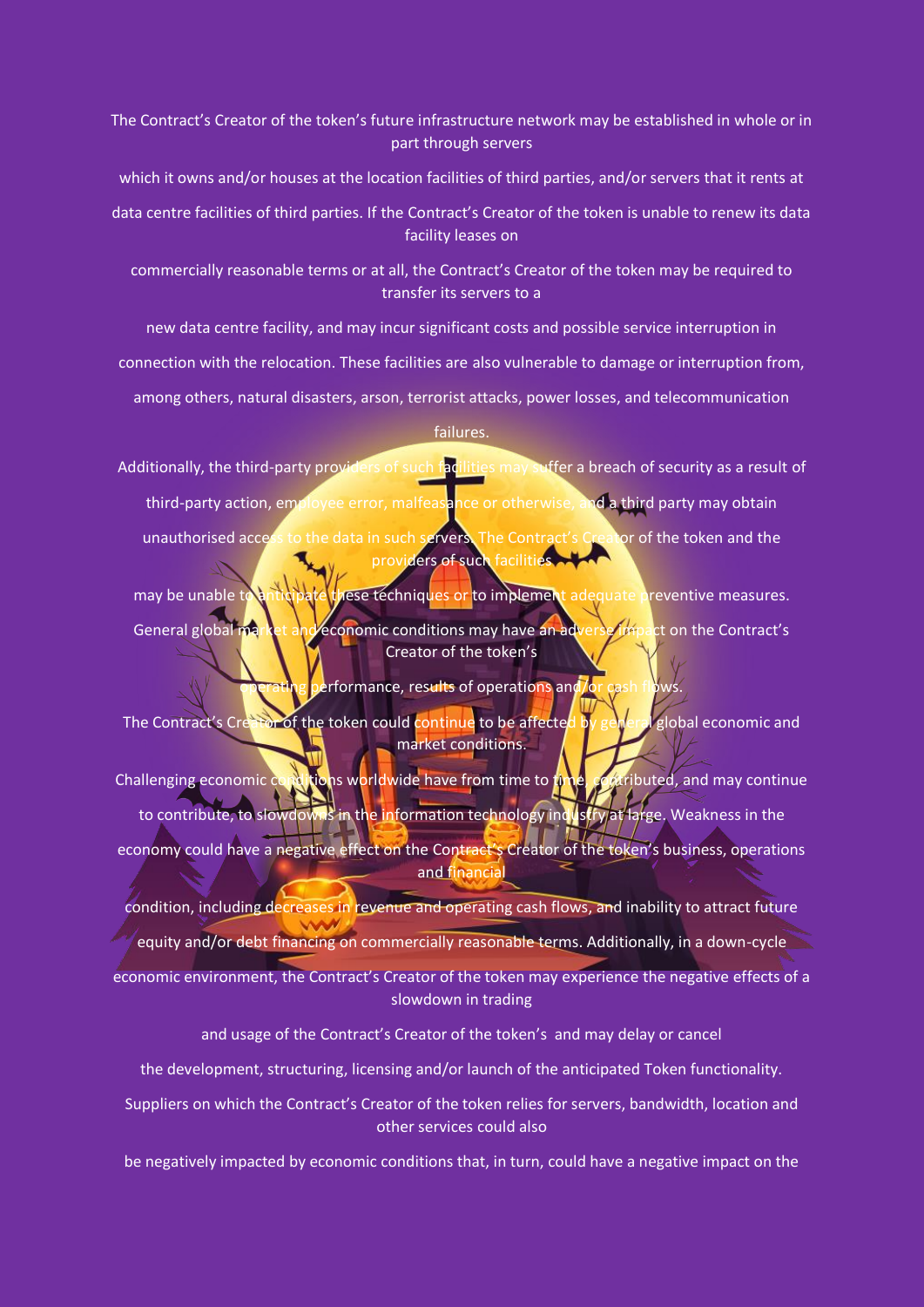Contract's Creator of the token's operations or expenses. There can be no assurance, therefore, that current economic

conditions or worsening economic conditions or a prolonged or recurring recession will not have a

significant, adverse impact on the Contract's Creator of the token's business, financial condition and results of operations,

and hence, the Contract's Creator of the token's and/or the ability to develop, structure, license and/or launch any Token functionality. Any such circumstances would then correspondingly negatively impact the , liquidity, and/or trading price of the Tokens.

The Contract's Creator of the token or the Tokens may be affected by newly implemented regulations.

Distributed ledger technologies, businesses and activities as well as cryptocurrencies and cryptocurrency-related businesses and activities are generally unregulated worldwide, but numerous regulatory authorities across jurisdictions have been outspoken about considering the implementation of regulatory regimes which govern distributed ledger technologies, businesses and activities as well as cryptocurrencies and cryptocurrency-related businesses and activities. The Contract's Creator of the token or the Tokens may be affected by newly implemented regulations relating to distributed

ledger technologies, businesses and activities as well as cryptocurrencies and cryptocurrency-related businesses and activities, including having to take measures to comply with such regulations, or having to deal with queries, notices, requests or enforcement actions by regulatory authorities, which may come at a substantial cost and may also require substantial modifications to the Contract's Creator of the token's and/or the anticipated Token functionality.

This may impact the appeal or practicality or functionality of the Contract's Creator of yet to be developed and/or the anticipated Token functionality for users and result in decreased usage of and demand for the Contract's Creator of the token's other tokens and the Tokens. Further, should the costs

 $\angle$  (financial or otherwise) of complying with such newly implemented regulations exceed a certain threshold, maintaining the Contract's Creator of the token's and/or

developing, structuring, licensing and/or launching the Token functionality may no longer be commercially viable, and the Contract's Creator of the token may opt to discontinue the Contract's Creator of the token's other tokens that

is yet to be developed and/or the anticipated Token functionality, and/or the Tokens. Further, it is difficult to predict how or whether governments or regulatory authorities may implement any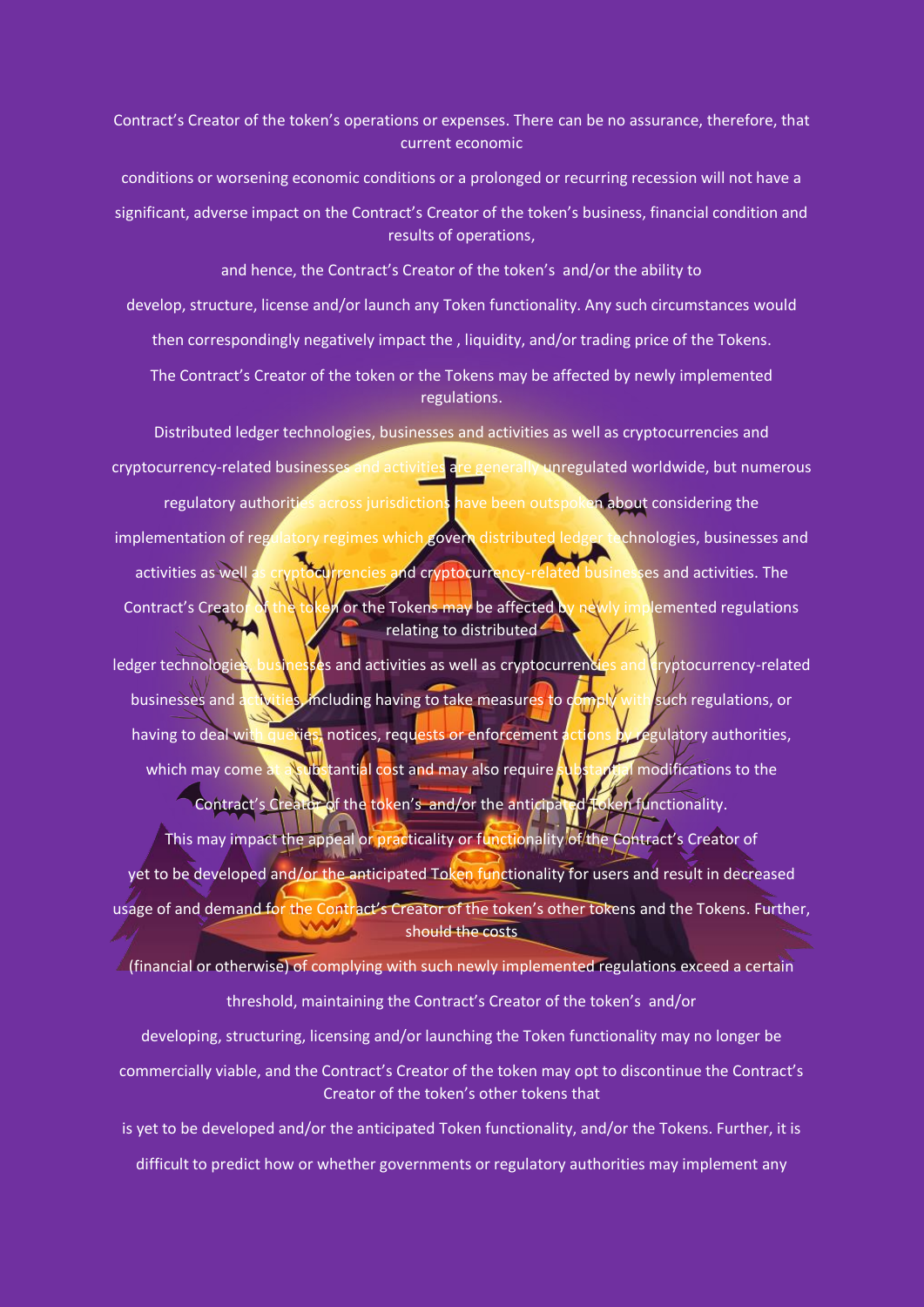changes to laws and regulations affecting distributed ledger technology and its applications, including

the Contract's Creator of the token's and/or the anticipated Token

functionality, and/or the Tokens.

The Contract's Creator of the token may also have to cease operations in a jurisdiction that makes it illegal to operate in

such jurisdiction, or make it commercially unviable or undesirable to obtain the necessary regulatory

approval(s) to operate in such jurisdiction. In scenarios such as the foregoing, the , liquidity,

and/or trading price of Tokens will be adversely affected and/or Tokens may cease to be traded.

There may be unanticipated risks arising from the Tokens.

Cryptographic tokens such as the Tokens are a relatively new and dynamic technology. In addition to the risks included in the above discussion of risk factors, there are other risks associated with your purchase, holding, and use of the Tokens, including those that the Contract's Creator of the token cannot anticipate. Such

risks may further appear as unanticipated variations or combinations of the risks discussed above. PRIVACY POLICY

By purchasing Tokens, you agree to your personal data, (i.e., your e-mail address, name, address and other details personal to you) being processed by the Contract's Creator of the token for its business purposes or the

purposes of building, promoting, and communicating (about) the Contract's Creator of the token's other tokens that

is yet to be developed and the Tokens. The Contract's Creator of the token agrees to keep your email address and other

personal data private and not share it with the public (e.g., by including it on any external lists or selling to any third parties).  $\geq$ 

**DISCLAIMER** 

The presentation of the Available Information is solely for informational purposes. Anyone interested  $\angle$ in purchasing Tokens and participating in the Token Sale should consider the various risks prior to making any kind of decision in respect of the Token Sale. The Available Information does not comprise any advice by the Contract's Creator of the token or by the Contract's Creator of the token Representatives, or any recommendation to

any recipient of the Available Information, by the virtue of any participation in the Token Sale or otherwise. The Available Information does not necessarily identify, or claim to identify, all the risk factors connected with the Contract's Creator of the token, the Contract's Creator of the token's ,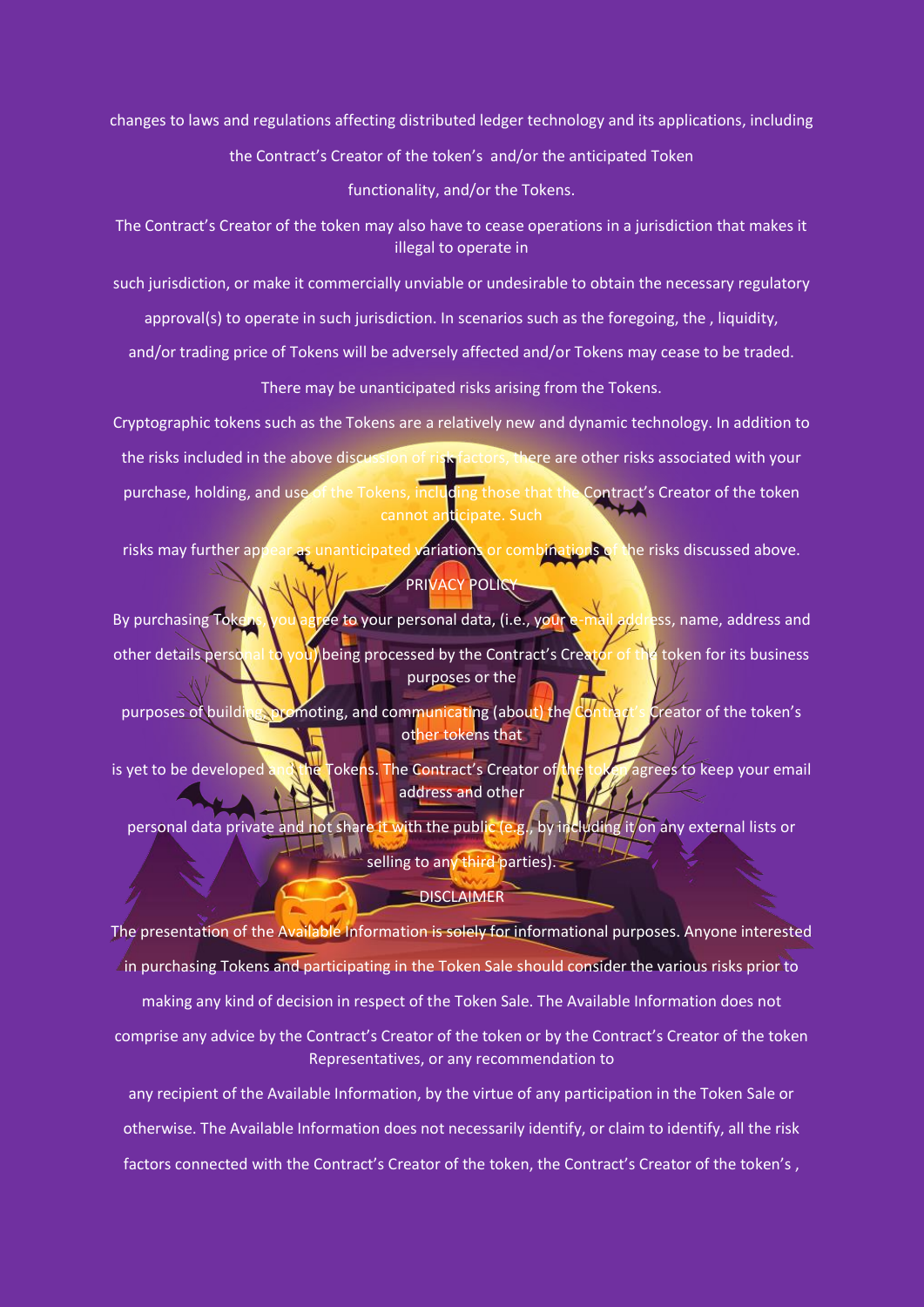the Tokens, the Token Sale, any future Token functionality or the Available Information. All the participants must make their own independent evaluation, after making such investigations as they

consider essential, of the merits of participating in the Token Sale and after taking their own independent professional advice. Any participant in the Token Sale should check with and rely upon their own investment, accounting, legal and tax representatives and consultants in respect of such matters concerning the Contract's Creator of the token, the Contract's Creator of the token's , the Tokens, the Token Sale, any future Token functionality and the Available Information and to assess separately the financial risks, consequences and appropriateness of the purchase of Tokens, or if in any doubt about the facts set out in the Available Information. A purchase of Tokens comprises considerable risk and might involve extraordinary risks that may lead to a loss of all or a significant portion of monies or monetary value utilised to acquire Tokens. Participants in the Token Sale are urged to completely understand, be aware of and accept the characteristics of the Contract's Creator of the token, the

Contract's Creator of the token's , the Tokens, the Token Sale, any future Token functionality and the Available Information. If you are not prepared to accept any or all of these Terms or the risks set out in these Terms then YOU ARE URGED NOT TO PARTICIPATE IN THE TOKEN SALE. No guarantee or assurance is given by the Contract's Creator of the token or by the **R**tract's Creator of the token Represent

that the Contract's Creator of the token's proposals, objectives and/or outcomes set out in the Available Information will be achieved in whole or in part. You are urged to consider whether participation in the Token Sale is suitable for you having regard to your personal and financial circumstances and your financial resource:

RESTRICTIONS ON DISTRIBUTION AND DISSEMINATION OF THE AVAILABLE INFORMATION The distribution or dissemination howsoever of all or any part of the Available Information may be prohibited or restricted by the laws, regulatory requirements and rules of certain jurisdictions. In the case where any such restriction applies, you are responsible for informing yourself in respect of the same and for observing any such restrictions which are applicable to your possession and/or dissemination of all or any part of the Available Information at your own expense and without liability to the Contract's Creator of the token.

Persons to whom a copy of all or any part of the Available Information has been distributed or disseminated, provided access to or who otherwise have all or any part of the Available Information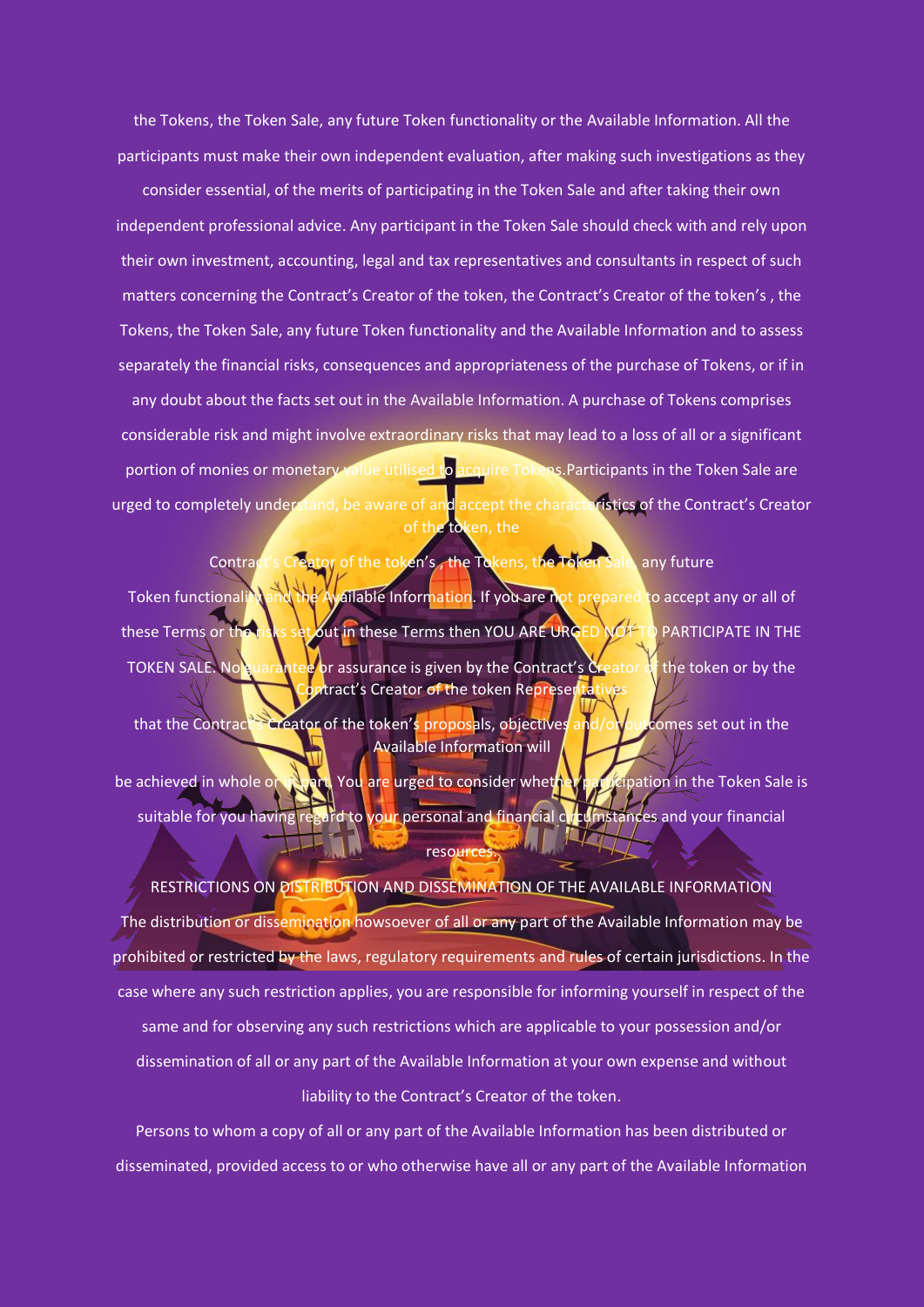in their possession shall not circulate it to any other persons, reproduce or otherwise distribute any information contained herein for any purpose whatsoever nor permit or cause the same to occur. NO OFFER OF SECURITIES OR REGISTRATION

This White Paper does not constitute a prospectus or offer document of any sort and is not intended to constitute an offer of securities or a solicitation for investment in securities in any jurisdiction. No person is bound to enter into any contract or binding legal commitment and no cryptocurrency or other form of payment is to be accepted on the basis of all or any part of the Available Information. Any agreement in relation to any sale and purchase of Tokens is to be governed by the terms and conditions of such agreement and no other document. In the event of any inconsistencies between the terms and conditions of that agreement and the Available Information, those terms and

# conditions shall prevail.

You are not eligible to purchase any Tokens in the Token Sale if you are a citizen, resident (tax or otherwise) or green card holder of a Restricted Jurisdiction or you are a Restricted Person. No regulatory authority has examined or approved of any of the Available Information. No such action has been or will be taken under the laws, regulatory requirements or rules of any jurisdiction. The publication, distribution or dissemination of the Available Information does not imply that the applicable laws, regulatory requirements or rules have been complied with.

## Privacy Policy

Your privacy is important to us. It is Proportion Token's policy to respect

,

#### Privacy Policy

Your privacy is important to us. It is PROPORTION Token's policy to respect your privacy and comply with any applicable law and regulation regarding any personal information we may collect about you, including across our website, PROPORTION, and other sites we own and operate.

This policy is effective as of 28 September 2021 and was last updated on 28 September 2021. Information We Collect

Information we collect includes both information you knowingly and actively provide us when using or participating in any of our services and promotions, and any information automatically sent by your devices in the course of accessing our products and services.

Log Data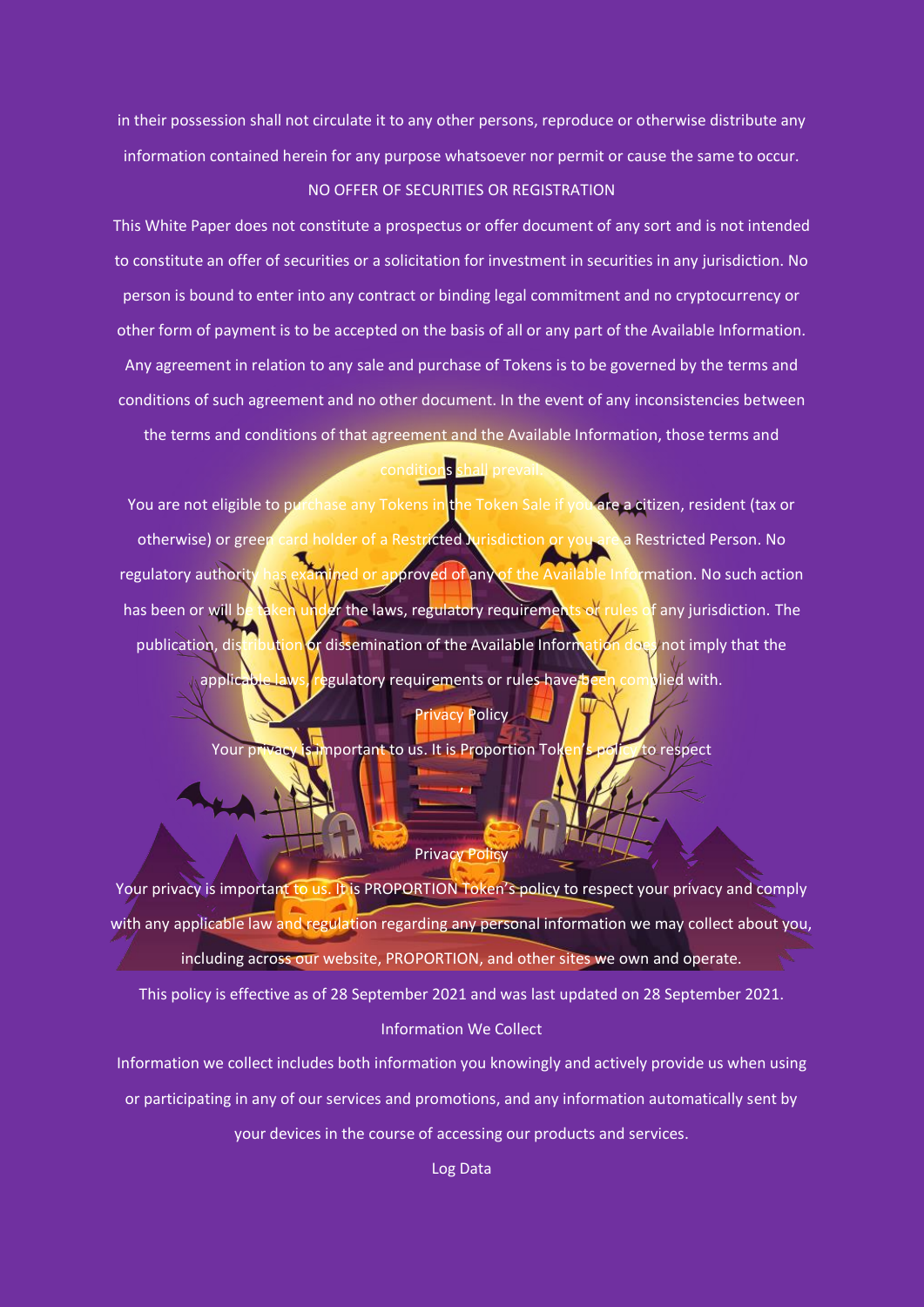When you visit our website, our servers may automatically log the standard data provided by your web browser. It may include your device's Internet Protocol (IP) address, your browser type and version, the pages you visit, the time and date of your visit, the time spent on each page, other details about your visit, and technical details that occur in conjunction with any errors you may encounter.

Please be aware that while this information may not be personally identifying by itself, it may be possible to combine it with other data to personally identify individual persons.

# Personal Information

We may ask for personal information which may include one or more of the following:

Name

Email

# Social media profiles

Legitimate Reasons for Processing Your Personal Information

We only collect and use your personal information when we have a legitimate reason for doing so. In which instance, we only collect personal information that is reasonably necessary to provide our services to you.

Collection and Use of Information We may collect personal information from you when you do any of the following on our website:

> mobile device or web browser to access our content Contact us via email, social media, or on any similar technologies

> > When you mention us on social me

We may collect, hold, use, and disclose information for the following purposes, and personal information will not be further processed in a manner that is incompatible with these purposes: Please be aware that we may combine information we collect about you with general information or research data we receive from other trusted sources.

## Security of Your Personal Information

When we collect and process personal information, and while we retain this information, we will protect it within commercially acceptable means to prevent loss and theft, as well as unauthorized access, disclosure, copying, use, or modification.

Although we will do our best to protect the personal information you provide to us, we advise that no method of electronic transmission or storage is 100% secure, and no one can guarantee absolute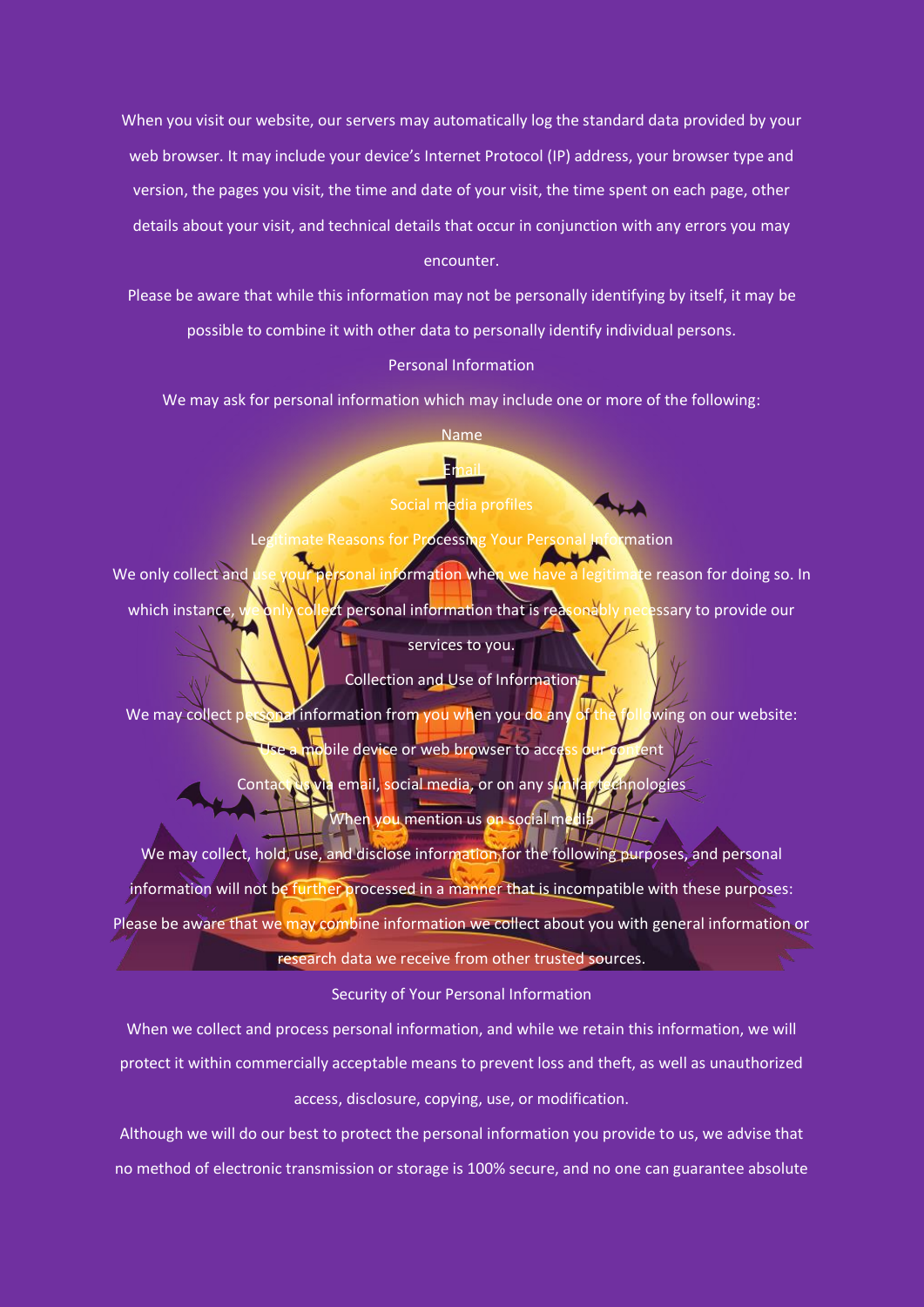data security. We will comply with laws applicable to us in respect of any data breach.

You are responsible for selecting any password and its overall security strength, ensuring the security

of your own information within the bounds of our services.

#### How Long We Keep Your Personal Information

We keep your personal information only for as long as we need to. This time period may depend on what we are using your information for, in accordance with this privacy policy. If your personal

information is no longer required, we will delete it or make it anonymous by removing all details that identify you.

However, if necessary, we may retain your personal information for our compliance with a legal, accounting, or reporting obligation or for archiving purposes in the public interest, scientific, or historical research purposes or statistical purposes.

# Children's Privacy

We do not aim any of our products or services directly at children under the age of 13, and we do not kt personal information about children under 13.

## **Mational Transfers of Personal Information**

The personal information we collect is stored and/or processed where we or our partners, affiliates, and third-party providers maintain facilities. Please be aware that the locations to which we store, process, or transfer your personal information may not have the same data protection laws as the country in which you mitially provided the information. If we transfer-your personal information to third parties in other countries: (i) we will perform those transfer in accordance with the requirements of applicable law; and (ii) we will protect the transferred personal information in accordance with this privacy policy.

# Your Rights and Controlling Your Personal Information

You always retain the right to withhold personal information from us, with the understanding that your experience of our website may be affected. We will not discriminate against you for exercising any of your rights over your personal information. If you do provide us with personal information you understand that we will collect, hold, use and disclose it in accordance with this privacy policy. You

retain the right to request details of any personal information we hold about you. If we receive personal information about you from a third party, we will protect it as set out in this privacy policy. If you are a third party providing personal information about somebody else, you represent and warrant that you have such person's consent to provide the personal information to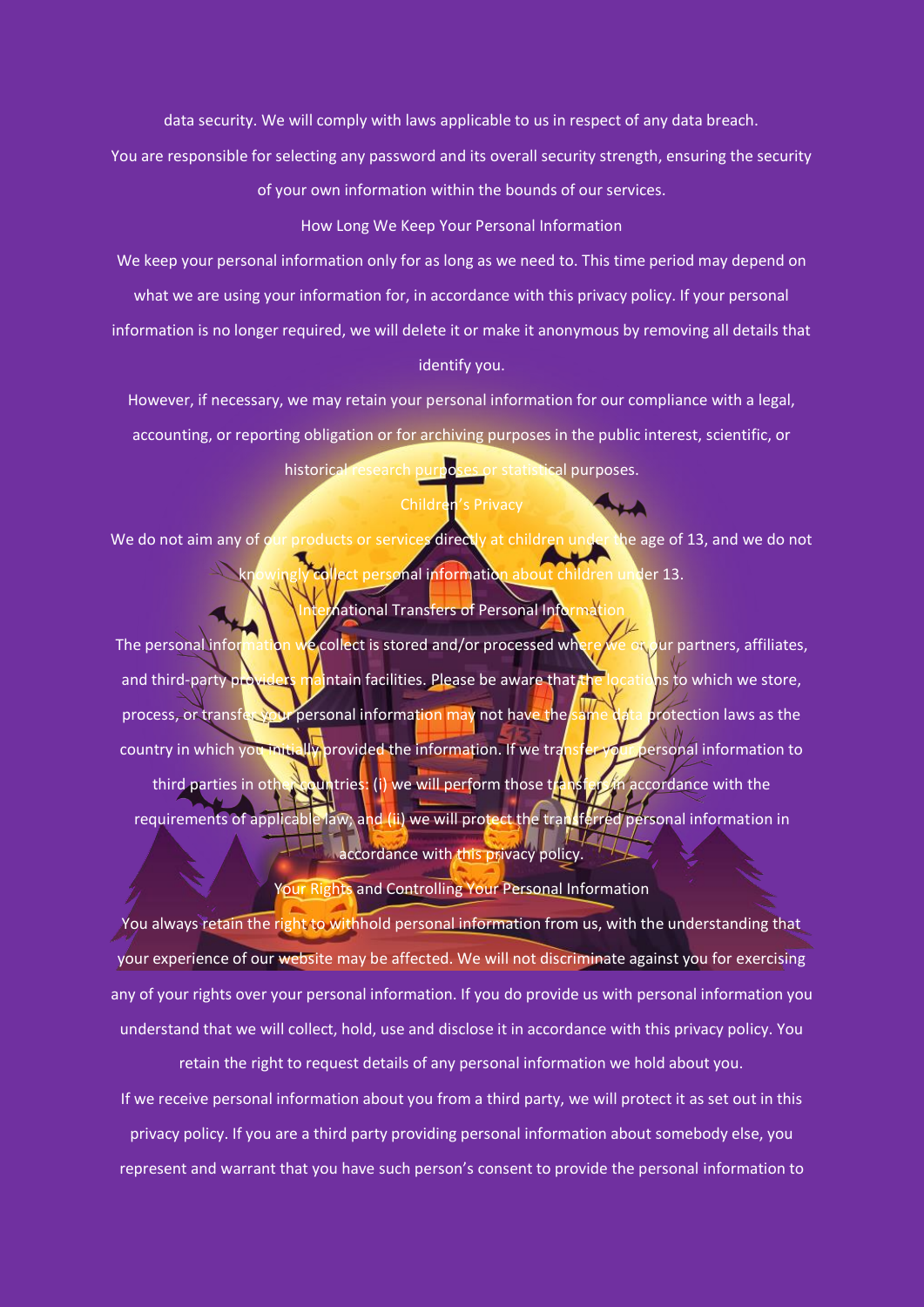If you have previously agreed to us using your personal information for direct marketing purposes, you may change your mind at any time. We will provide you with the ability to unsubscribe from our email-database or opt out of communications. Please be aware we may need to request specific information from you to help us confirm your identity.

If you believe that any information we hold about you is inaccurate, out of date, incomplete, irrelevant, or misleading, please contact us using the details provided in this privacy policy. We will take reasonable steps to correct any information found to be inaccurate, incomplete, misleading, or out of date.

If you believe that we have breached a relevant data protection law and wish to make a complaint, please contact us using the details below and provide us with full details of the alleged breach. We will promptly investigate your complaint and respond to you, in writing, setting out the outcome of our investigation and the steps we will take to deal with your complaint. You also have the right to contact a regulatory body or data protection authority in relation to your complaint.

## Use of Cookies

We use "cookies" to collect information about you and your activity across our site. A cookie is a small piece of data that our website stores on your computer, and accesses each time you visit, so we can understand how you use our site. This helps us serve you content based on preferences you have specified.

## Limits of Our Policy

Our website may link to external sites that are not operated by us. Please be aware that we have no control over the content and policies of those sites, and cannot accept responsibility or liability for their respective privacy practices.

## Changes to This Policy

At our discretion, we may change our privacy policy to reflect updates to our business processes, current acceptable practices, or legislative or regulatory changes. If we decide to change this privacy policy, we will post the changes here at the same link by which you are accessing this privacy policy. If required by law, we will get your permission or give you the opportunity to opt in to or opt out of,

as applicable, any new uses of your personal information.

## Contact Us

For any questions or concerns regarding your privacy, you may contact us using the following details:

us.